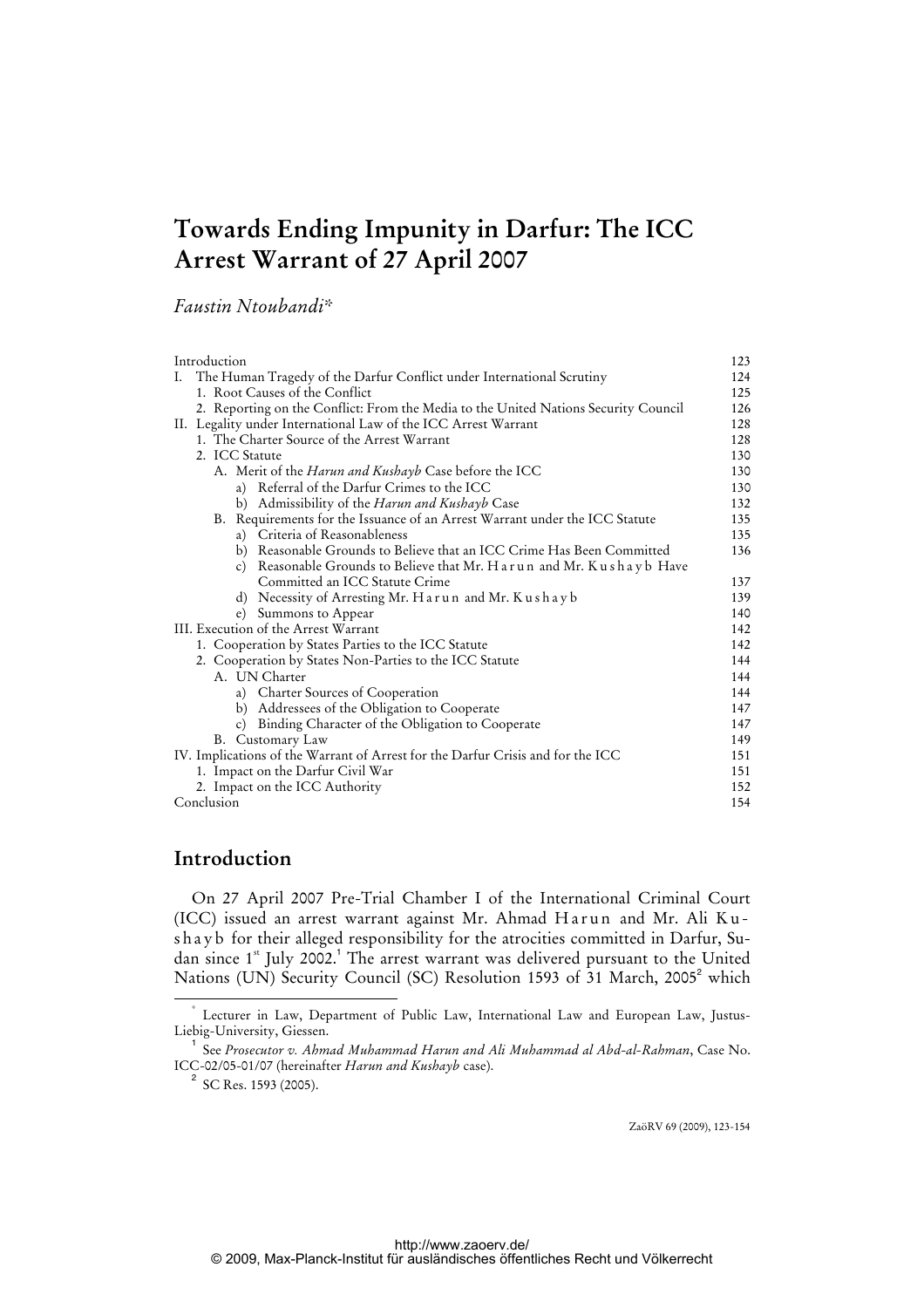referred the situation in Darfur to the prosecutor of the ICC on the ground that it constitutes a threat to international peace and security. Though not being the only case currently under investigation by the ICC, $3$  the importance and significance of this arrest warrant resides in the fact that it is the first warrant issued on the basis of a referral by the UNSC ever since the Court became operational on  $1<sup>st</sup>$  July 2002. In addition, the ICC arrest warrant constitutes the latest and the most energetic in a series of responses<sup>4</sup> from the international community to violations of international humanitarian law and human rights law committed in the course of the Darfur conflict.<sup>5</sup>

 This article sets out to determine and critically analyse certain aspects of international law which form the cornerstone on which the arrest warrant of 27 April 2007 rests. These include questions relating to the legality of the warrant, its execution, and its implication for the ICC and all the actors to the Darfur crisis. In order to achieve these goals, Part I will briefly go back to the origins of the ongoing conflict in Darfur before outlining the international community's responses to the humanitarian tragedy associated with that conflict. Thereafter, Part II will examine the legality under international law of the arrest warrant, whereas Part III will discuss issues of cooperation by all the concerned parties in the execution of the warrant. Finally, Part IV will consider the impact which a successful execution of the arrest warrant might have on the Darfur war as well as on the ICC authority.

# **I. The Human Tragedy of the Darfur Conflict under International Scrutiny**

 The origin of the ongoing armed conflict in Darfur is as obscure and intricate as the exact identity of all the different ethnic or tribal groups involved in the actual fighting in the field. However, what is plain to be seen is the scale and brutality of the exactions committed or being committed against the civilian population by the protagonists of the conflict. The plight of the civilian section of the Darfur population was first brought to the world public attention by the media, whose reports have greatly contributed in drawing a wider international public opinion on the concrete situation in Darfur.

<sup>&</sup>lt;sup>3</sup> To date three State referrals are being investigated by the Court; they concern the Situation in Democratic Republic of the Congo (ICC-01/04), the Situation in Uganda (ICC-02/04), and the Situation in Central African Republic (ICC-01/05).

<sup>&</sup>lt;sup>4</sup> See Part I below for earlier international measures dealing with the Darfur crisis.

<sup>&</sup>lt;sup>5</sup> For an overview of the historical and social background of the Darfur conflict, see e.g. A. de W a a l (ed.), War in Darfur and the Search for Peace (2007); J. F l i n t / A. d e W a a l, Darfur: A Short History of a Long War (2005); V. T a n n e r , Darfour: Racines Anciennes, Nouvelles Virulences, 4 Politique Étrangère (2004), 715-728; Report of the International Commission of Inquiry on Darfur to the UN Secretary-General (2005), 14-26, available at <www.un.org/news/dh/sudan/com\_inq\_darfur. pdf>.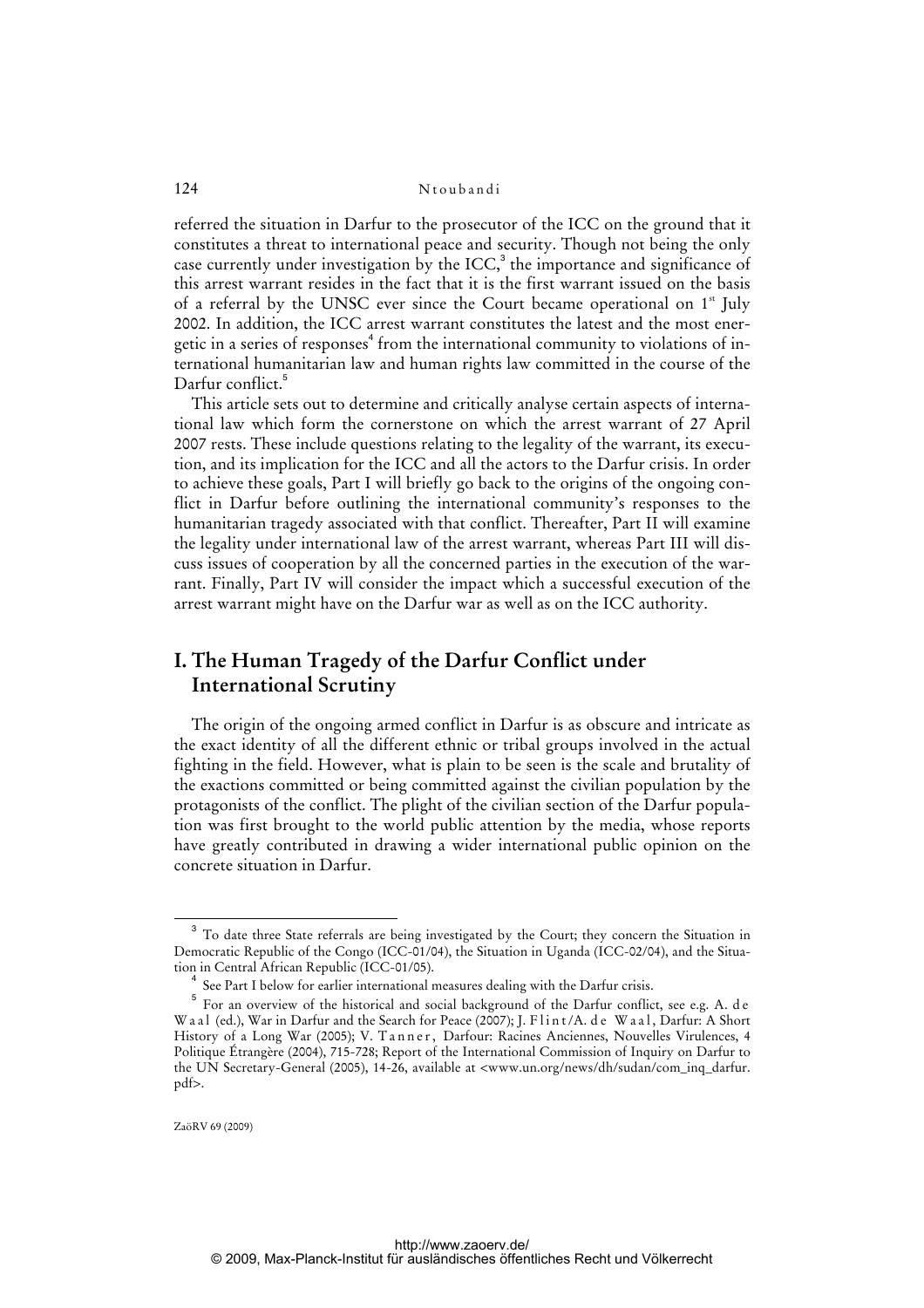### **1. Root Causes of the Conflict**

 The Darfur conflict is often described as "the new Rwanda", "the worst humanitarian crisis since Rwanda", or simply as "another Rwanda".<sup>6</sup> This analogy to the Rwandan genocide of 1994 is indicative of the magnitude and severity of the violence which the civilian population of Darfur is subjected to as a result of the civil war. Due to the complex tribal interaction and compartmentalisation that characterises the Sudanese society it is quite difficult to identify with an accurate degree of certainty the different protagonists of the Darfur war. However, various reports and writings<sup>7</sup> relating to this conflict concur in distinguishing between two main fighting groups: first, the Janjaweed militias which are composed mainly of landless Arab cattle/camel-herding nomadic groups that fight alongside the official Sudanese armed forces from which they receive military training, funding, and weapons;<sup>8</sup> second, the Sudan Liberation Army and the Justice and Equality Movement (SLA/JEM) which are two rebel groups whose membership is mainly drawn from the sedentary and agriculturalist Muslim African tribes of the Fur, the Zaghawa and the Masalit.<sup>9</sup>

 The root causes of the conflict between the Janjaweed/Government and the rebel groups are as complex as the Sudanese society itself. Nevertheless, various historical and sociological studies devoted to this conflict trace its sources to a combination of several factors, including climatic, social and policy factors.<sup>11</sup>

 Periodic droughts and desertification that occurred in the 1970s, 1980s and 1990s have forced Arab herders in search for pasture and water for their livestock to encroach upon the more fertile lands of the sedentary farmers. An increased migration of nomadic groups from drought-affected areas into much greener areas of Darfur coupled with the scarcity of fertile land caused the first bloody clashes between farmers and herders.<sup>11</sup> Following subsequent clashes in 1987-1989, various Arab herding tribes united within a pro-Arab ideology coalition supported by Libya and successive central governments in Sudan. The Janjaweed militias were created in the course of this conflict.<sup>12</sup> In the meantime, continuing droughts, environmental degradation, encroachments on farmers' land and growing livestock holdings have increased their desire to acquire fertile land in which to settle per-

<sup>6</sup> See D. M u r p h y , Narrating Darfur: Darfur in the U.S. Press, March-September 2004, in: de Waal (note 5), 317.

 $^7$  E.g. Report of the UN Commission of Inquiry on Darfur and de W a a l (note 5).

 $^8$  A. Haggar, The Origins and Organization of the Janjawiid in Darfur, in: de Waal (note 5), 113-139.

<sup>9</sup> J. Flint, Darfur's Armed Movements, in: de Waal (note 5), 140-173.

See e.g. Haggar (note 8); also M. A b d u l - J a l i  $1/A$ . A z z a in M o h a m m e d/A. Y o u s u f, Native Administration and Local Government in Darfur: Past and Future; J. Tubiana, Darfur: A War for Land?; A. K a m a l E l - D, Islam and Islamism in Darfur, all in: de Waal (note 5), 39-67, 68-91 and 92-112, respectively.

<sup>&</sup>lt;sup>11</sup> Tubiana (note 10), 70-71; Report of the UN Commission of Inquiry on Darfur, (note 5), 21.

 $12$  Tubiana (note 10), 70.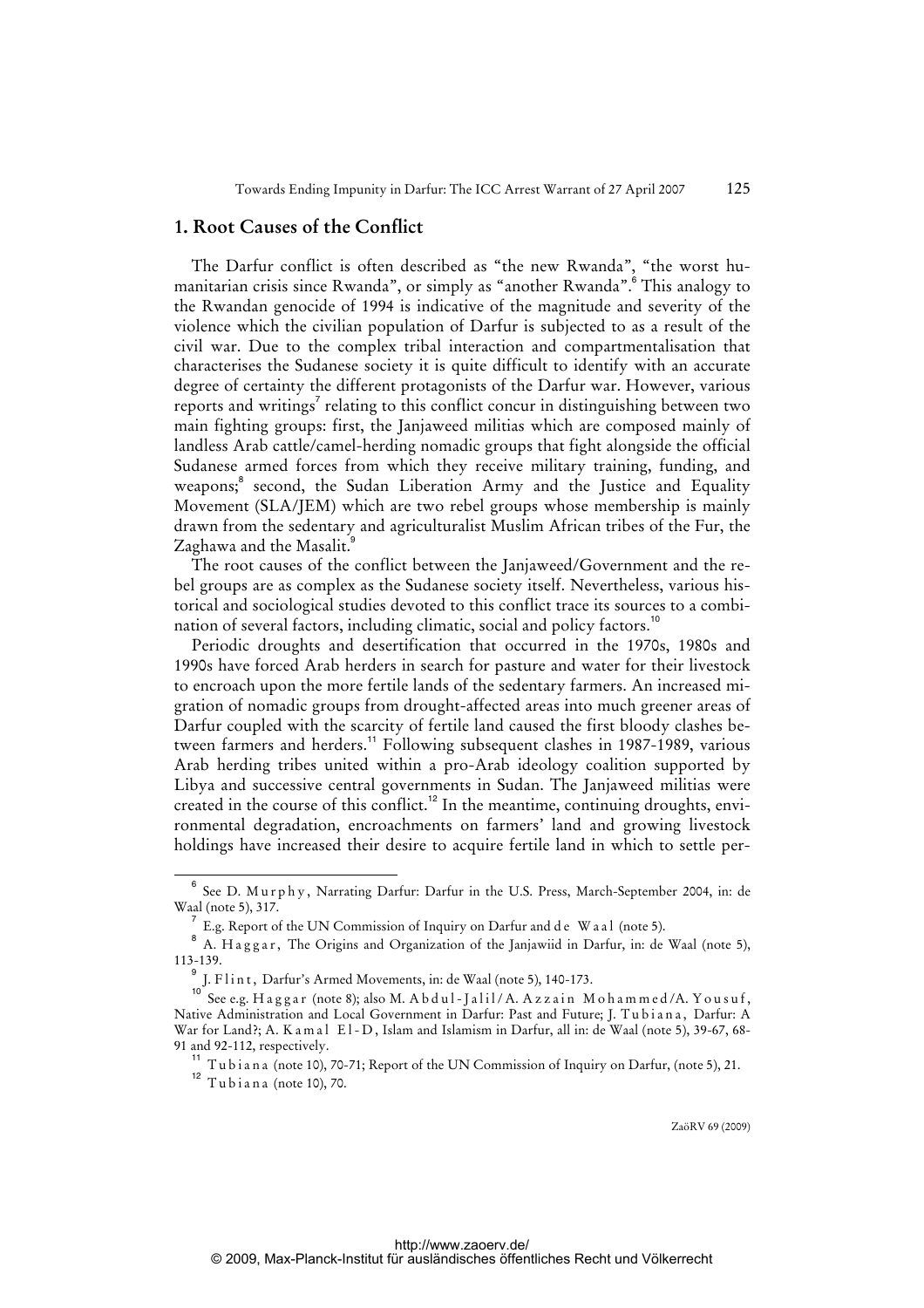manently.<sup>13</sup> Access to such land was achieved by the Arab militias using violent tactics against the sedentary farmers, such as forcing them from their villages then claiming ownership to their land.<sup>14</sup> This approach caused a widespread intertribal violence over land in Darfur. It was in the midst of this brutal environment that the SLA and the JEM, the two main rebel groups in Darfur, made their appearance in 2002-2003. The SLA and the JEM, whose membership was mainly composed of the sedentary tribes of the Fur, the Zaghawa and the Masalit, intended to denounce and fight against the Khartoum Government whose policy was seen as the main cause of the structural, socio-economic, and political marginalisation of the Darfur and its people, including local Arab tribes.<sup>15</sup> However, due to their predominantly non-Arabic composition, the two rebel groups would later attract the sympathy of most non-Arabic tribes present in Darfur. This demarcation of the Darfurian society along ethnic and/or tribal affiliation (the so-called "Arab tribes" on the one hand, and "African tribes" on the other) would soon be exploited by the Sudanese government in its proxy war against rebellion in Darfur. Thus, beginning 2003, the Sudanese Government responded to a series of successful rebel attacks against its infrastructures and armed troops by accusing non-Arab populations of supporting the rebellion, and by recruiting, organising, financing, arming and mobilising Arab militias against the rebels.<sup>16</sup> These Arab militias, which are notoriously known as "Janjaweed" and which are fighting alongside the Sudanese armed forces, are believed to be the principal perpetrators of most of the crimes reported to have been committed in Darfur.

# **2. Reporting on the Conflict: From the Media to the United Nations Security Council**

 The first significant articles on the atrocities being committed in Darfur appeared in the United States of America's (U.S.) printing media in the beginning of 2004. In an article entitled "Ethnic Cleansing Again" that was published in the New York Times of March 24, a columnist described violence in Darfur as "a campaign of murder, rape and pillage by Sudan's Arab rulers" against black African Sudanese, and identified the Sudanese Government together with the Janjaweed as the main culprits.<sup>17</sup> Between March and September 2004, subsequent articles on Darfur would appear in other prominent U.S. printing press such as the Washington Post, the Wall Street Journal, and the Washington Times, which highly contributed in drawing a wider U.S. public opinion on the Darfur crisis. Common among most articles that were published after March 24, was the labelling of the

<sup>13</sup> Ibid., 75, 77.

<sup>14</sup> Ibid., 71.

<sup>15</sup> Ibid.; also, Report of the UN Commission of Inquiry on Darfur, (note 5), 22-24.

 $16$  Ibid.

 $17$  M u r p h y (note 6), 314.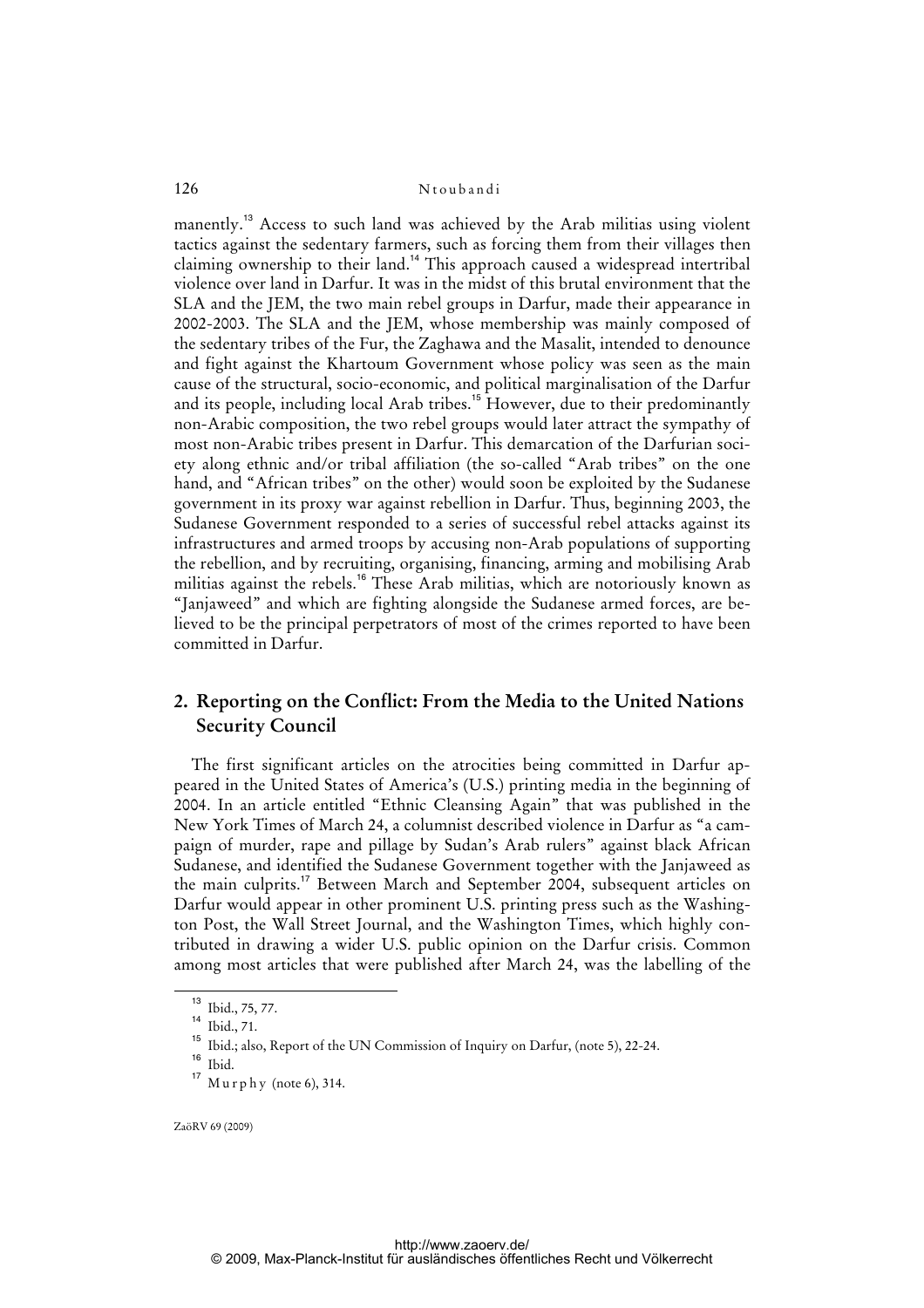violence in Darfur as genocide, and the call for humanitarian intervention.<sup>18</sup> However, the totality of the press releases of 2004 concurred in highlighting the most striking feature of the Darfur conflict; namely, the Janjaweed/Government's massive and indiscriminate attacks against civilians, followed by the destruction and burning of their livelihood and entire villages, and the displacement of large portions of the civilian population from their traditional dwelling sites into refugee camps.

 This pattern of attack and destruction is further corroborated by various other public and private sources around the world,<sup>19</sup> which have also documented the pitiless scorched-earth strategy adopted by the Janjaweed/Government against their fellow Darfur civilian population. A brief overview of existing reports on atrocities shows that various criminal acts committed against the civilian population in Darfur include aerial and ground attacks carried out by the military, the Janjaweed, or a combination of the two, on villages and settlements; that such attacks are usually followed by deliberate and indiscriminate violence upon civilians including killings, massacres, summary executions, rape, torture, abduction, looting of property and livestock, destruction and torching of villages. These attacks resulted in the massive displacement of large portions of the civilian population within Darfur and to neighbouring Chad,<sup>20</sup> whereas, according to certain reports, the Arab tribes are beginning to settle in areas previously occupied by the displaced persons.<sup>21</sup> Many sources have also suggested that these criminal acts amount to persecution, ethnic cleansing and extermination.<sup>22</sup>

 In response to the growing international concern about the pattern and scale of violence described above, the UNSC adopted a series of resolutions denouncing the ongoing humanitarian crisis and human rights violations as constituting a threat to international peace and security,<sup>23</sup> as prescribed by Article 39 of the United Nations Charter.<sup>24</sup> The most significant of such resolutions is Resolution 1593 which refers the situation in Darfur since 1 July 2002 to the Prosecutor of the ICC. On 27 April 2007 the ICC gave effect to this resolution by issuing an international arrest warrant against Ahmad Harun, a Sudanese Government official

<sup>&</sup>lt;sup>18</sup> Ibid., 317-324 and 333-335; see also R. Hamilton/C. Hazlett, Not on our Watch: The Emergence of the American Movement for Darfur, in: de Waal (note 5), 341-343.

<sup>&</sup>lt;sup>19</sup> Sources which have released reports or articles on the Darfur crisis include the UN, the OHCHR, the OCHA, the Sudan UNCT, the UNHCR, UNICEF, the WHO, the African Union, Governments, Intergovernmental Organisations, various Media and Press articles worldwide, and NGOs; for more detailed information on these sources, consult e.g. Annex 3 to the Report of the UN Commission of Inquiry on Darfur, (note 5).

<sup>1,6</sup> million persons have been displaced inside Darfur, whereas more than 200,000 have found refuge in Chad, according to the Report of the UN Commission of Inquiry on Darfur, (note 5), § 226.

Report of the UN Commission of Inquiry on Darfur, (note 5),  $\$  186 and 197.

 $^{22}$  Ibid.,  $\sqrt{\ }$  194-195.

<sup>&</sup>lt;sup>23</sup> See e.g. SC Res. 1556 (2004); SC Res. 1590 (2005); SC Res. 1591 (2005); SC Res. 1593 (2005); SC Res. 1627 (2005); SC Res. 1651 (2005); SC Res. 1709 (2006); SC Res. 1713 (2006); SC Res. 1714 (2006); SC Res. 1755 (2007); SC Res. 1769 (2007); and SC Res. 1779 (2007).

<sup>24 26</sup> June 1945, 59 Stat. 1031, T.S. 993, 3 Bevans 1153 (entry into force: 24 October, 1945).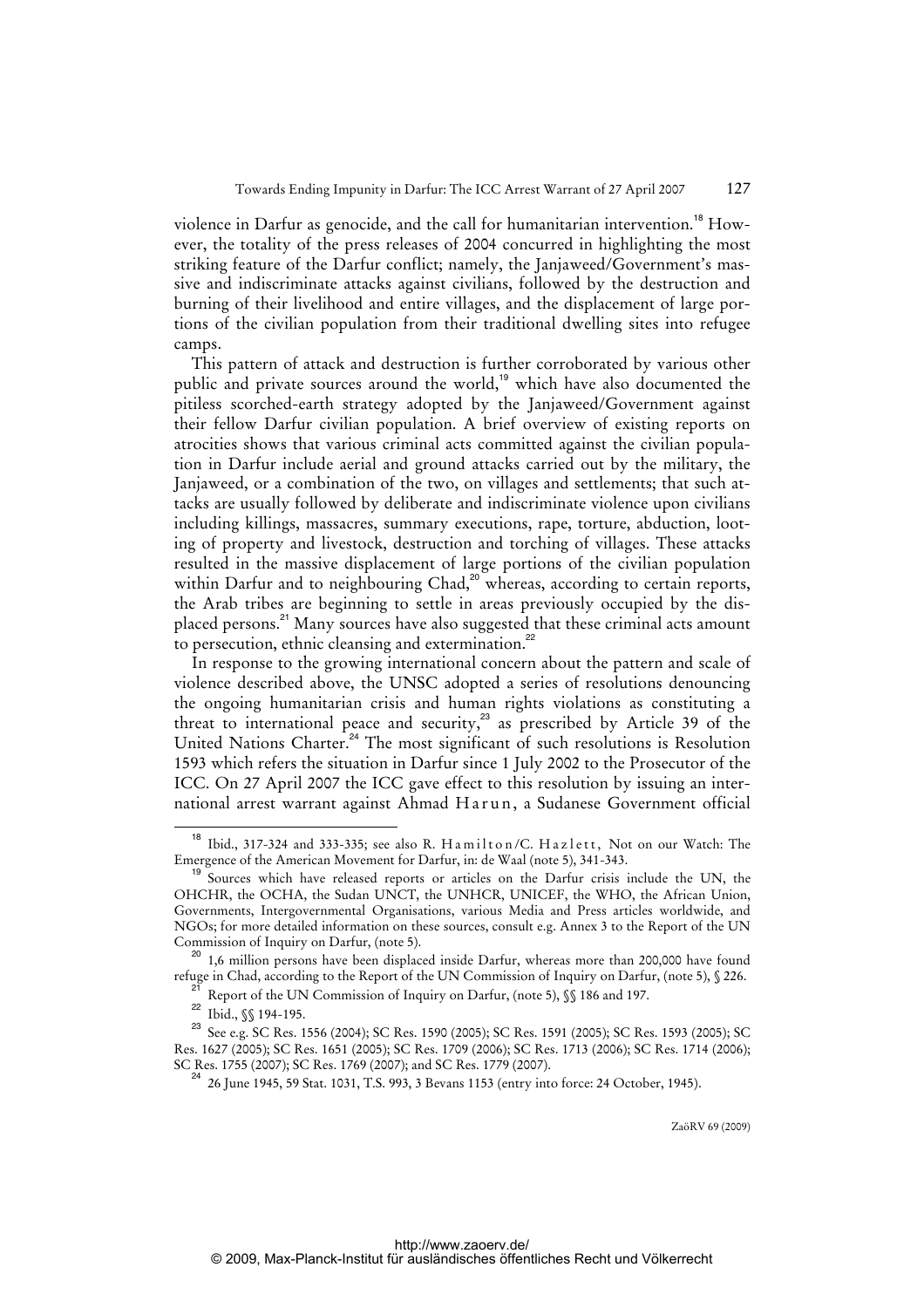responsible for coordinating the counter-insurgency in Darfur, and Ali K u shayb, a leading Janjaweed tribal leader and member of the Sudanese Armed Forces, for their responsibility in war crimes and crimes against humanity allegedly committed in Darfur. The following section examines the legality of the ICC arrest warrant.

# **II. Legality under International Law of the ICC Arrest Warrant**

 Two important multilateral treaties provide the legal framework within which to examine the conformity of the ICC arrest warrant with international law; these are the UN Charter<sup>25</sup> and the Statute of the International Criminal Court.<sup>26</sup>

## **1. The Charter Source of the Arrest Warrant**

 The roots of the ICC arrest warrant can be traced back to Chapter VII of the UN Charter, which prescribes a number of measures that may be taken in response to threats to the peace, breaches of the peace, and acts of aggression. In this regard, Article 39 of the Charter entrusts the Security Council with the power to determine the existence of any threat to the peace, breach of the peace, or act of aggression and to make recommendations, or decide what measures are appropriate to maintain or restore international peace and security. Threat to the peace and breach of the peace may occur in the context of both interstate and internal armed conflicts.<sup>27</sup> A threat to peace in an internal armed conflict exists whenever such conflict has the potential to destabilise the country involved, cause human rights

 $\frac{25}{26}$  Ibid.

<sup>26</sup> Adopted on 17 July, 1998, A/CONF. 183/9 of 17 July 1998 (entry into force: 1 July, 2002).

Common Art. 2 to the four Geneva Conventions of 12 August 1949 (namely Convention (I) for the Amelioration of the Condition of the Wounded and Sick in the Armed Forces in the Field (6 UST 311, TIAS No. 3362, 75 UNTS 31); Convention (II) for the Amelioration of the Condition of the Wounded, Sick and Shipwrecked Members of the Armed Forces at Sea (6 UST 3217, TIAS No. 3363, 75 UNTS 85); Convention (III) relative to the Treatment of Prisoners of War (6 UST 3316, TIAS No. 3364, 75 UNTS 135); and Convention (IV) relating to the Protection of Civilian Persons in Time of War (6 UST 3516, TIAS No. 3365, 75 UNTS 287)), as well as Art. 1 (3) and (4) of Additional Protocol I of 8 June 1977 (namely Protocol Additional to the Geneva Conventions of 12 August 1949 and relating to the Protection of Victims of International Armed Conflicts, (1125 UNTS 3, entry into force: 7 December 1978)) give the meaning of international armed conflicts; whereas Art. 1 of Additional Protocol II of 8 June 1977 (namely Protocol Additional to the Geneva Conventions of 12 August, 1949 and relating to the Protection of Victims of Non-International Armed Conflicts, (1125 UNTS 609, entry into force: 7 December 1978)) defines internal armed conflicts.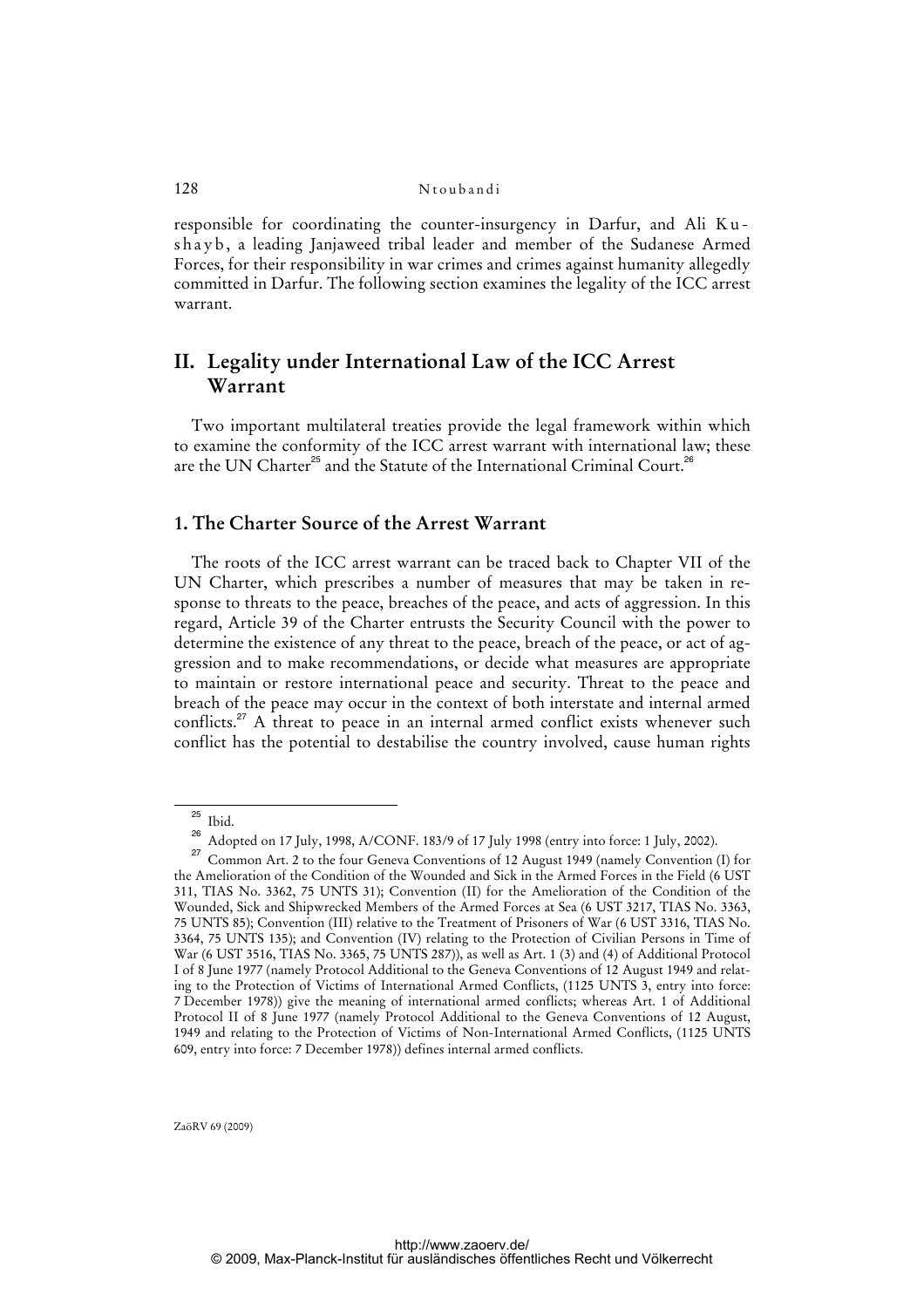violations therein, and bring about dire humanitarian consequences.<sup>28</sup> However, there is a breach of the peace when these consequences actually manifest.<sup>29</sup>

 In addition, Article 41 of the Charter authorises the SC to take any measures short of the use of armed force to give effects to its decisions, whereas Article 42 legitimises the use of military force necessary to maintain or restore international peace and security, when non-coercive measures under Article 41 have proved inadequate. Instances of non-military measures under Article 41 include economic sanctions and the severance of diplomatic relations. However, in its practice, the SC has broadened the scope of Article 41 by adopting measures as varied as legal determinations, the establishment of interim administrations of certain territories, and the creation of international criminal tribunals<sup>30</sup> to address the criminal responsibility of private persons for the most serious crimes under international law. The latter constitutes a manifestation of the human rights determination function which the SC has repetitively exercised since the early 1990s. In effect, this institution played a central role in the establishment of the International Criminal Tribunal for the former Yugoslavia (ICTY) and the International Criminal Tribunal for Rwanda  ${[ICTR)}^{31}$  to address human rights tragedies associated with war in the former Yugoslavia and with the Rwandan genocide. Thereafter, it took the lead in addressing serious human rights violations committed in Sierra Leone; an action which culminated in the setting up of the Special Court for Sierra Leone.<sup>32</sup> It is in line with this established practice that on 31 March 2005 the SC adopted Resolution 1593 to address human rights and humanitarian law violations committed in Darfur. Paragraph 5 of the preamble to this Resolution determines the situation in Darfur as continuing to constitute a threat to international peace and security in conformity with UN Charter Article 39, whereas op. paragraph 1 referring the situation in Darfur since 1 July 2002 to the Prosecutor of the ICC, constitutes a non-coercive measure under UN Charter Article 41. It is worth mentioning at this point that prior to Resolution 1593 (2005), the SC had adopted a number of resolutions of a human rights character which specifically aimed at attenuating the humanitarian plight of the civilian victims of the Darfur civil war; among these are Resolution 1556 (2004) which called for the Sudanese Government to disarm the Janjaweed militias and bring their leadership to trial, and which further imposed an

J.A. Frowein/N. Krisch, in: B. Simma (ed.), The Charter of the United Nations: A Commentary,  $2^{nd}$  ed., Vol. I (2002), 721.

Ibid.

 $\frac{30}{31}$  Frowein/Krisch (note 28), 740-746.

<sup>31</sup> SC Res. 827 (1993) establishing the International Criminal Tribunal for the former Yugoslavia to prosecute persons responsible for serious violations of international humanitarian law committed in the territory of former Yugoslavia; and SC Res. 955 (1994) (S /RES/955 for the prosecution of persons responsible for genocide and other serious violations of international humanitarian law in connection with the Rwandan conflict.

<sup>&</sup>lt;sup>32</sup> SC Res. 1315 (2000) requesting the Secretary-General of the UN to negotiate an agreement with the Government of Sierra Leone establishing a Special Court to prosecute persons who bear the greatest responsibility for the commission of serious violations of international humanitarian law and crimes committed under Sierra Leonean law.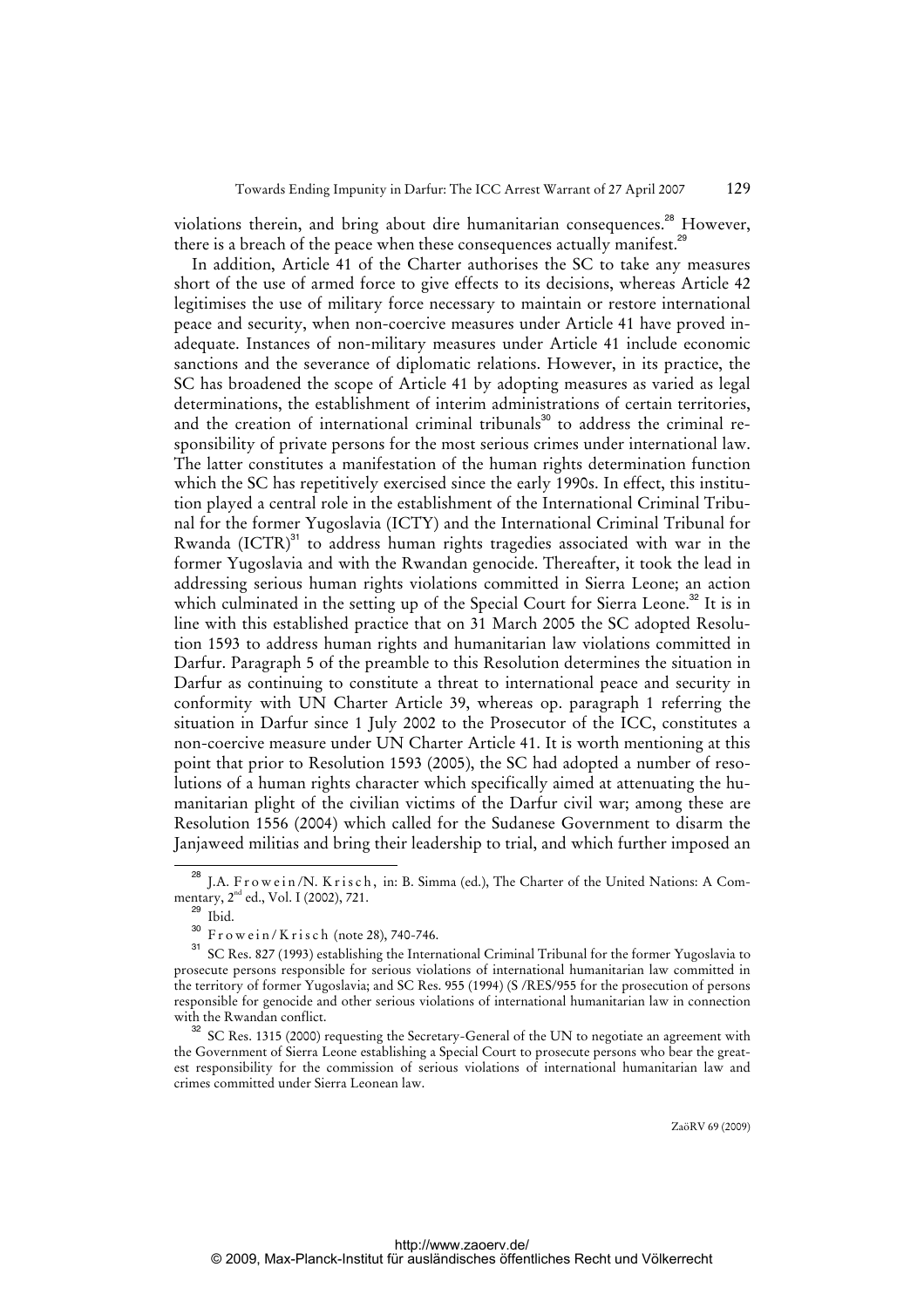arms embargo against individuals and non-Government entities operating in Darfur; Resolution 1564 (2004) which requested the UN Secretary-General to establish an International Commission of Inquiry on Darfur; and Resolution 1591 (2004) which imposed targeted sanctions on certain individuals designated as constituting an impediment to peace in Darfur. It is the failure of the warring parties to observe the prescriptions contained in previous resolutions that has led Members of the SC to refer the situation in Darfur to the ICC for legal determination.

### **2. ICC Statute**

 Analysing the legality under the ICC Statute of the arrest warrant of 27 April, 2007 requires a two-pronged determination: first, whether the case for which this warrant was issued has any merit before the ICC; that is whether it is admissible and whether the Court may exercise its jurisdiction over it. Second, whether the warrant proper meets the criteria of lawfulness as set out in Article 58 of the ICC Statute.

### **A. Merit of the** *Harun and Kushayb* **Case before the ICC**

 For the *Harun and Kushayb* case to have any merit before the ICC, this Court must be able to exercise its jurisdiction with respect to the crimes the accused have committed, and the case itself must be admissible.

#### a) Referral of the Darfur Crimes to the ICC

 The ICC Statute defines three distinct modalities for activating the jurisdiction of the ICC<sup>33</sup> in a particular case when a Statute crime is alleged to have been committed.<sup>34</sup> First, when a situation is referred to the Prosecutor by a State Party; second, when a situation is referred to the Prosecutor by the Security Council acting under Chapter VII of the UN Charter; and finally, when the Prosecutor has initiated an investigation *proprio motu* in respect of an ICC crime.<sup>35</sup>

 ICC Statute Article 13 (b) provides for the second modality for triggering the ICC jurisdiction, which subjects the SC to a prior determination under Chapter VII of the UN Charter of the existence of a threat to the peace, breach of the peace, or act of aggression. In practice, the SC makes such determination on the basis of a report of an international commission of inquiry appointed by the UN to investigate and objectively assess, factually and legally, situations on the ground, which may amount to serious violations of international humanitarian law and human

<sup>&</sup>lt;sup>33</sup> Such modalities are usually referred to as the "trigger mechanisms".

<sup>&</sup>lt;sup>34</sup> Under Art. 5 of the ICC Statute, the Court has jurisdiction over genocide, crimes against humanity, war crimes and, subject to an agreed definition, over the crime of aggression.

 $35$  ICC Statute Art. 13 (a), (b) and (c), respectively.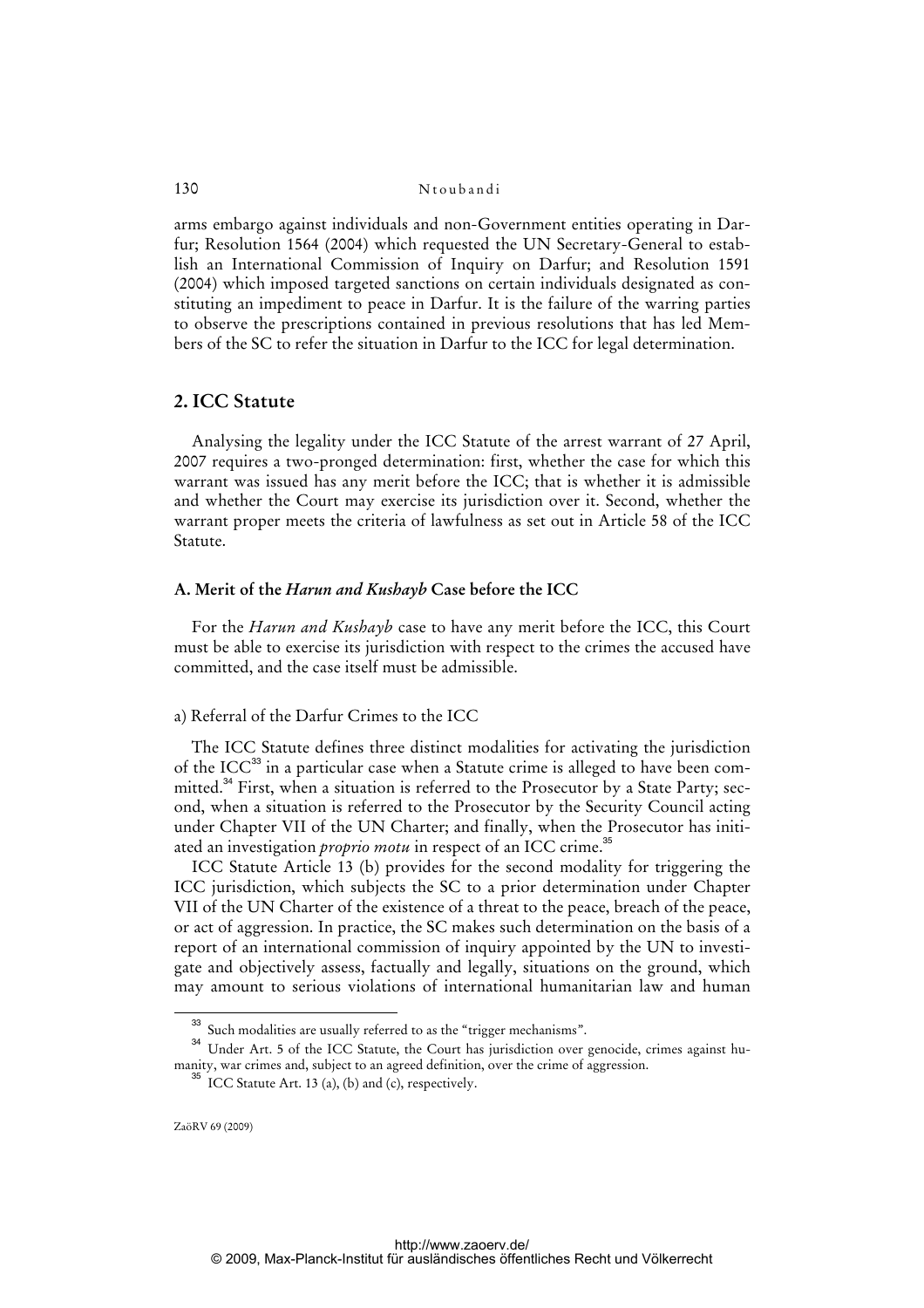rights law.<sup>36</sup> In certain cases<sup>37</sup>, the SC has relied on the findings of commissions of inquiry to establish ad hoc tribunals or courts to prosecute serious human rights violators. In accordance with this practice, the SC adopted Resolution 1564 (2004) requesting the UN Secretary-General to:

[R]apidly establish an international commission of inquiry in order immediately to investigate reports of violations of international humanitarian law and human rights law in Darfur by all parties, to determine also whether or not acts of genocide have occurred, and to identify the perpetrators of such violations with a view to ensuring that those responsible are held accountable.<sup>38</sup>

On 25 January 2005 the International Commission of Inquiry on Darfur<sup>39</sup> submitted a report on its findings to the UN, which confirmed, *inter alia*, that violations of international humanitarian law and human rights law in fact took place in Darfur, and that such violations are likely to amount to war crimes and/or crimes against humanity.<sup>40</sup> In addition, the Commission recommended, amongst others, not the establishment of an additional ad hoc jurisdiction to prosecute the perpetrators of the crimes it has identified, but rather a referral under Article 13 (b) of the ICC Statute of the situation in Darfur to the ICC.<sup>41</sup> The Commission justified its recommendation by explaining that resorting to the ICC to deal with accountability in Darfur would have at least six major merits:

First, the International Court was established with an eye to crimes likely to threaten peace and security. This is the main reason why the Security Council may trigger the Court's jurisdiction under Article 13 (b). The investigation and prosecution of crimes perpetrated in Darfur would have an impact on peace and security. More particularly, it would be conducive, or contribute to, peace and stability in Darfur, by removing serious obstacles to national reconciliation and the restoration of peaceful relations. Second, as the investigation and prosecution in the Sudan of persons enjoying authority and prestige in the country and wielding control over the State apparatus, is difficult or even impossible, resort to the ICC, the only truly international institution of criminal justice, which would ensure that justice be done. The fact that trial proceedings would be conducted in The Hague, the seat of the ICC, far away from the community over which those persons still wield authority and where their followers live, might ensure a neutral atmosphere and prevent the trial from stirring up political, ideological or other passions. Third, only the authority of the ICC, backed up by that of the United Nations Security Council, might impel both leading personalities in the Sudanese Government and the

See e.g. SC Res. 771 (1992) requesting States and international organisations to collect information relating to violations of international humanitarian law committed in the former Yugoslavia and to make this information available to the Council, and SC Res. 780 (1992) requesting the Secretary-General to establish an impartial Commission of Experts to analyse information collected under SC Res. 771 (1992); also SC Res. 935 (1994) requesting the Secretary-General to establish a Commission of Experts to investigate violations of international humanitarian law committed in Rwanda.

See e.g. Former Yugoslavia, Rwanda, Sierra Leone, and Cambodia.

 $38$  Paragraph 12.

<sup>39</sup> Established by the UN Secretary-General, UN Doc. SG/A/890 of 7 October 2004.

<sup>40</sup> See (note 5), §§ 630-639.

<sup>41</sup> Ibid., § 647.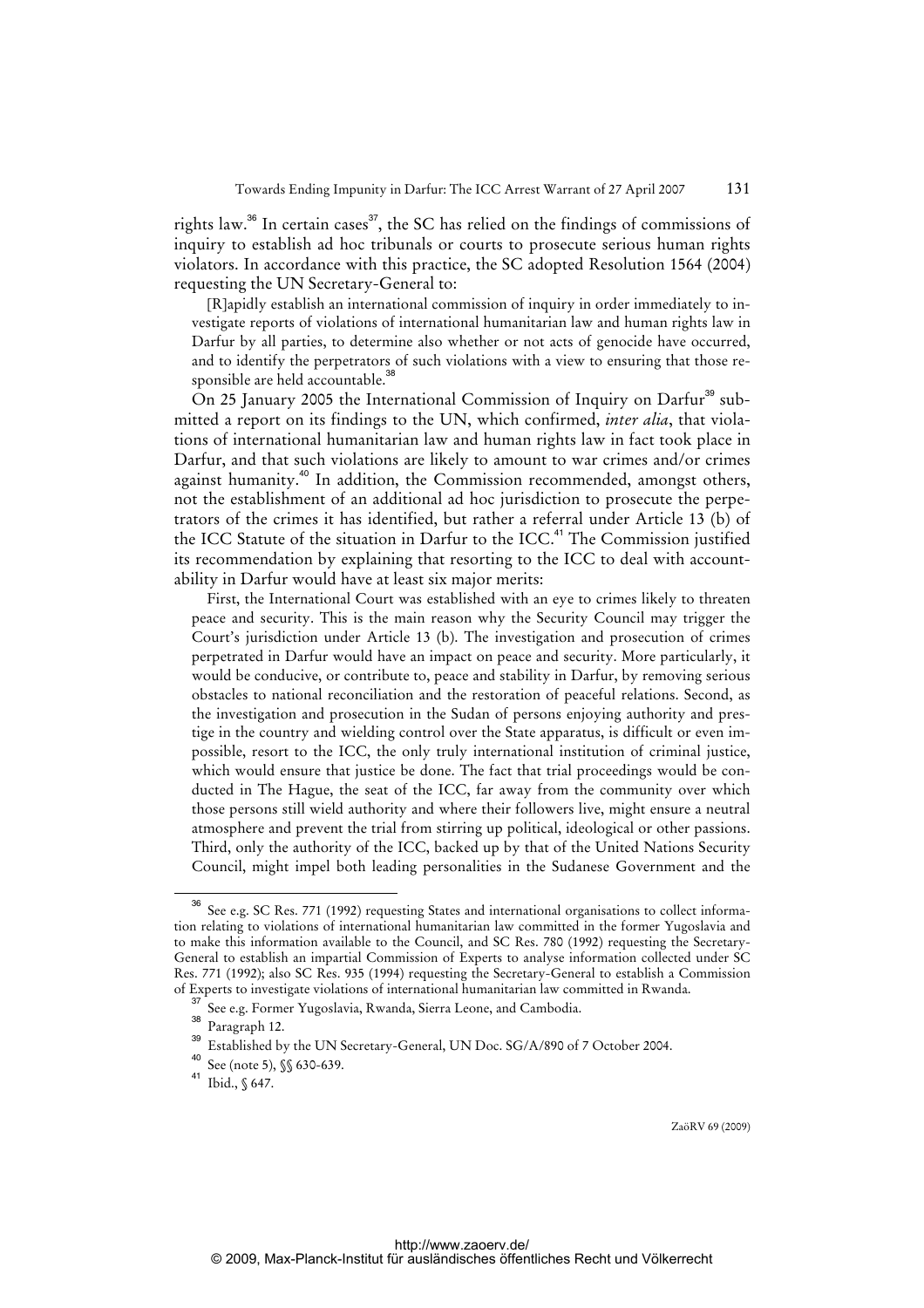heads of rebels to submit to investigation and possibly criminal proceedings. Fourth, the Court, with an entirely international composition and a set of well-defined rules of procedure and evidence, is the best suited organ for ensuring a veritably fair trial of those indicted by the Court Prosecutor. Fifth, the ICC could be activated immediately, without any delay (which would be the case if one were to establish ad hoc tribunals or socalled mixed or internationalized courts). Sixth, the institution of criminal proceedings before the ICC, at the request of the Security Council, would not necessarily involve a significant financial burden for the international community.<sup>42</sup>

 The SC finally followed the Commission's recommendation in its Resolution 1593, which referred the Darfur situation to the ICC. On the basis of this referral and of other evidentiary documents submitted by the UN Commission of Inquiry and other reliable sources, the Prosecutor of the ICC issued an international arrest warrant against Ahmad Harun and Ali Kushayb for their alleged role in the crimes committed in Darfur. However, for the warrant to be able to produce the expected legal effects, the *Harun and Kushayb* case must have been admissible.

#### b) Admissibility of the *Harun and Kushayb* Case

After asserting its jurisdiction, the ICC may issue an arrest warrant only if a case is admissible; that is, when it has not been properly addressed by the State which wields jurisdiction over it. This requirement is the object of Article 17 (1)(a) and (b) read together with Paragraph 10 of the Preamble, and Article 1, of the ICC Statute, which in fact embody the fundamental principle of complementarity that governs the relationship between the ICC and national criminal jurisdictions. This principle attributes the primacy of jurisdiction over the ICC Statute crimes to States Parties, while reserving a form of "subsidiary" role to the ICC. In this respect, Article 17  $(1)(a)$  and (b) stipulates that the ICC declares the case inadmissible when it is being investigated or prosecuted by a State which has jurisdiction over it, or when such a State has already investigated the case but has decided not to prosecute the persons concerned. Nevertheless, the ICC may exercise jurisdiction over the case if it considers that the competent State authorities are unwilling or unable genuinely to investigate and/or prosecute. Unwillingness may be determined in instances where proceedings before domestic jurisdictions were intended to shield the accused from criminal responsibility for the ICC Statute crimes,<sup>43</sup> where there has been an unjustified delay in the proceedings which is inconsistent with an intent to bring the accused to justice,<sup>44</sup> and where the prosecuting authorities do not conduct the proceedings independently or impartially.<sup>45</sup> On the other

 $42$  Ibid., § 648.

<sup>43</sup> ICC Statute Art.  $17(2)(a)$ .

<sup>44</sup> Ibid., Art. 17 (2)(b).

<sup>45</sup> Ibid., Art. 17 (2)(c).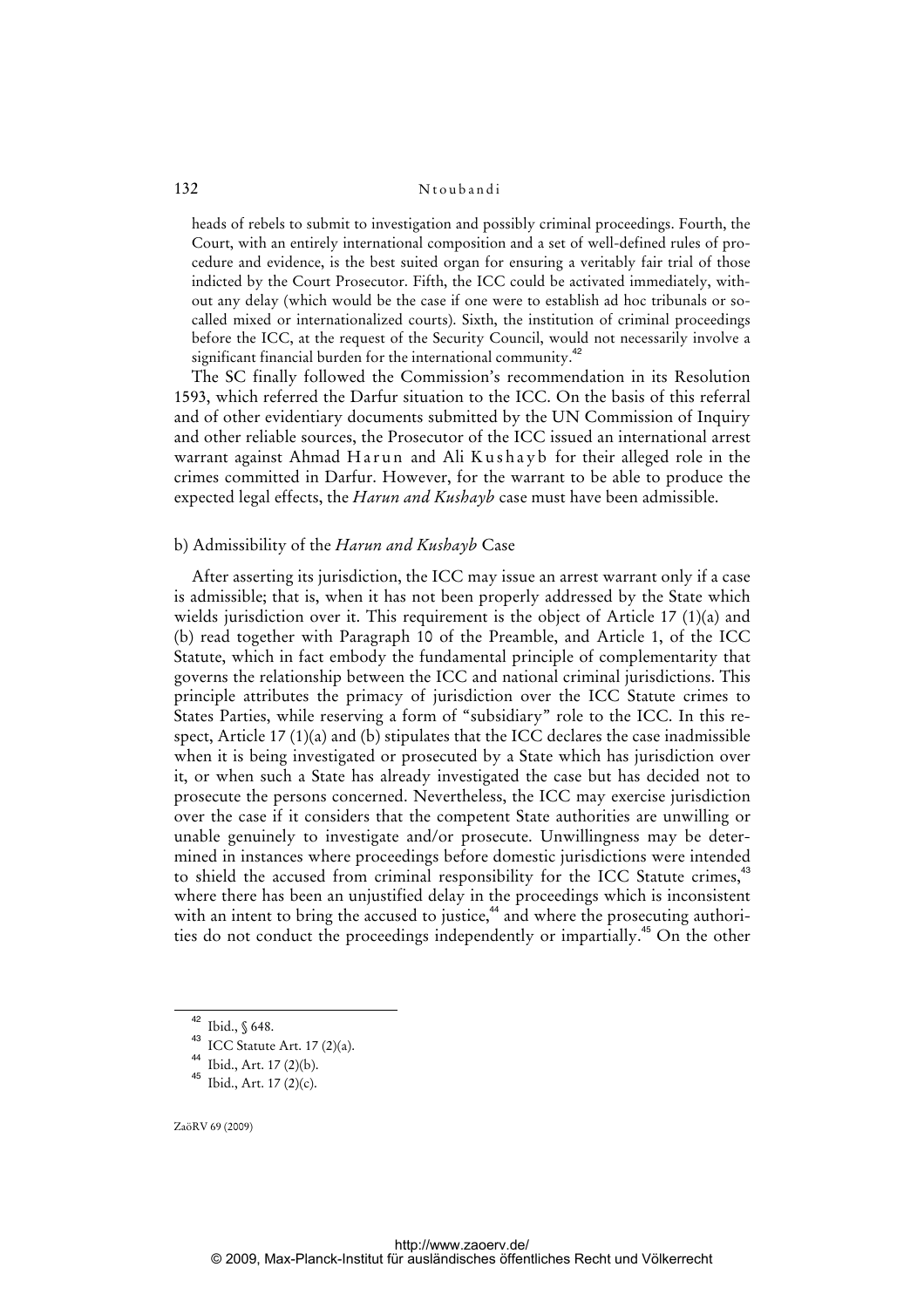hand, a total or substantial collapse or unavailability of a national judicial system may be sufficient to determine inability in a particular case.<sup>46</sup>

 As far as the Darfur case is concerned, the Report of the UN Commission of Inquiry on the basis of which the arrest warrant against Mr. Harun and Mr. Kushayb is delivered identifies several legal and structural hurdles that fall short of the exigencies of Article 17 of the ICC Statute. This is for instance the case of the 1998 Constitution of Sudan which guarantees the independence of the judiciary, but judges disagreeing with the Government are harassed and even dismissed.<sup>47</sup> In addition, the Chief Justice's decree of 28 March, 2003 establishing specialised criminal courts in Darfur violates basic principles of due process recognised by international law. In effect, under this decree confessions extracted under torture or other forms of duress are admissible as evidence in violation of Article 14 (3)(g) of the International Covenant on Civil and Political Rights (ICCPR), which guarantees the accused's rights not to be compelled to testify against himself or to confess guilt.<sup>48</sup> Before these courts an accused does not have the right to be represented by a counsel of choice; he is allowed to be represented by friends only.<sup>49</sup> The credibility and reliability of the specialised courts are called into question in that they are competent in the Darfur area only, not in the whole territory of Sudan.<sup>50</sup> According to the UN Commission, victims of the atrocities in Darfur often lack confidence in the ability of the judiciary to act independently and impartially.<sup>51</sup> Moreover, Section 33 of the Sudanese National Security Forces Act of 1999 grants extensive immunities to members of the National Security and Intelligent Services and their collaborators, thus making their prosecution for the most serious crimes almost impossible. This provision ensures that none of the beneficiaries be compelled to give information about the actions performed in the course of their duty. Civil or criminal actions against such persons for acts committed in connection with their duty can only be brought with the approval of the Director General; and when the Director General approves a legal action against a member of the security and Intelligent Services and/or his collaborators, the case is heard in secret before an ordinary court.<sup>52</sup> In this regard, the UN Commission observed that trial in secret is contrary to Article 14 (1) of the ICCPR.<sup>53</sup>

 These preliminary findings led the UN Commission to conclude that the Sudanese judicial system lacks adequate structures, authority, credibility, and willingness to effectively prosecute and punish the perpetrators of alleged crimes commit-

<sup>46</sup> Ibid., Art. 17 (3).

Report of the UN Commission of Inquiry on Darfur, (note 5), § 432.

<sup>48</sup>  $\overline{1}$  Ibid., § 445.

 $^{49}$  Ibid.,  $\int$  446.

 $\frac{50}{51}$  Ibid., § 449.

Ibid., § 431.

<sup>52</sup> Ibid., § 454.

<sup>53</sup> Ibid.

ZaöRV 69 (2009)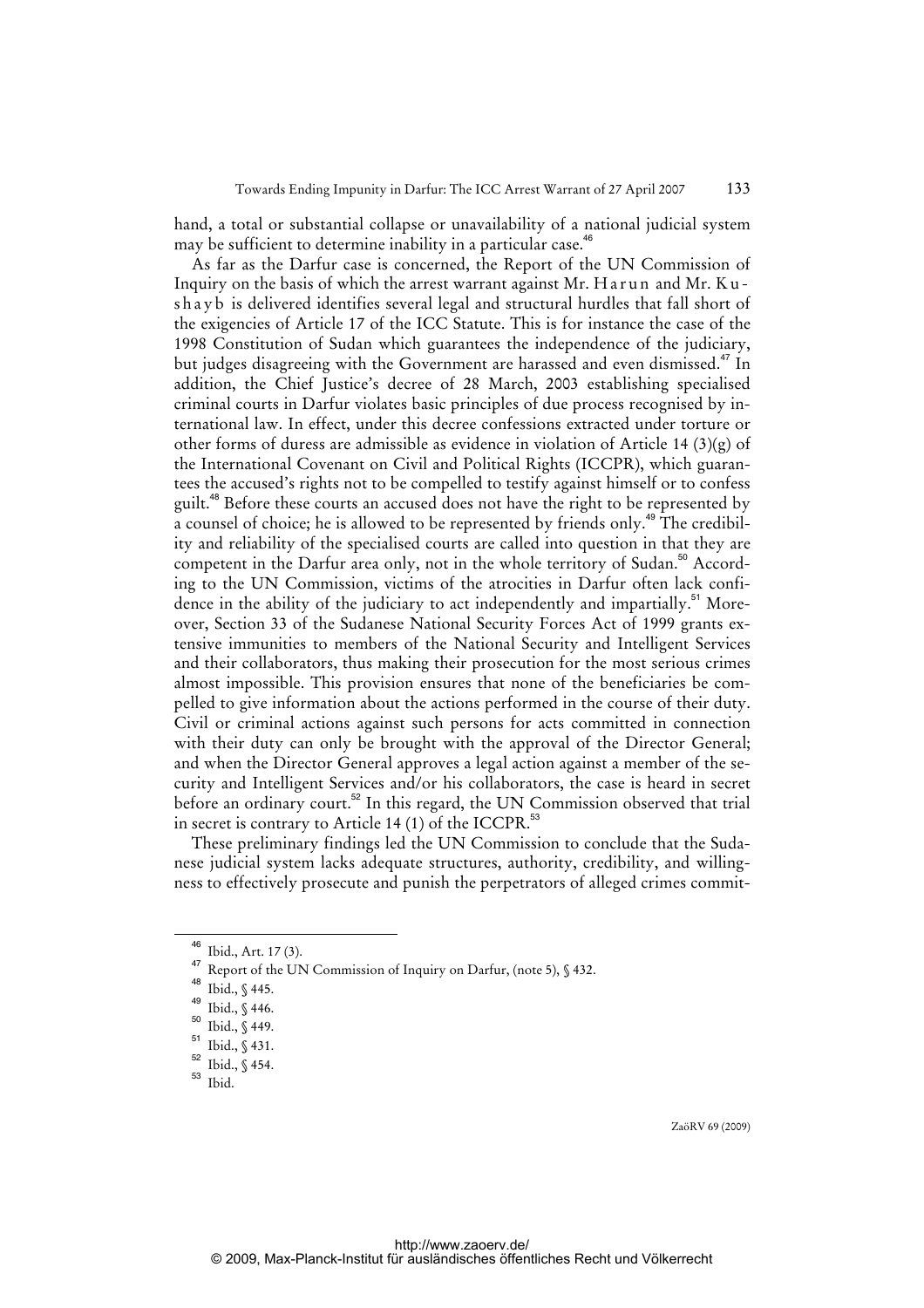ted in Darfur.<sup>54</sup> This conclusion, which may well amount to unwillingness and inability under ICC Statute Article 17, has undoubtedly influenced the decision of the Chamber to declare the *Harun and Kushayb* case admissible.<sup>55</sup>

 Moreover, one of the criteria of admissibility which has a bearing on the lawfulness of the ICC arrest warrant is the requirement under ICC Statute Article 17 (1)(a) and (c) that a case be declared inadmissible where the person concerned is being, or has already been tried for conduct which is the subject of the complaint, and a trial by the Court is not permitted under Article 20  $(3)$ .<sup>56</sup> The Sudanese authorities indicated in this respect that Mr. K u s h a y b was under investigation for a number of incidents which occurred in South and West Darfur, whereas no evidence of investigation or trial was produced against Mr. Harun.<sup>57</sup> Nevertheless, information available to the Pre-Trial Chamber of the ICC indicates that the investigation undertaken by the Sudanese authorities against Mr. Kushayb did not encompass the same conduct which is the subject of the application before the Court,<sup>58</sup> whereas Mr. H a r u n was appointed to, and is still occupying, the position of Minister of State for Humanitarian Affairs.<sup>59</sup> Consequently, the case against the two accused is not being investigated or prosecuted in Sudan. The lack of investigation and prosecution of Mr. Kushayb and Mr. Harun by the Sudanese authorities is the expression of their unwillingness and inability to investigate or prosecute, which constitute a criterion of admissibility before the ICC under Article 17 (1)(a) and (c) of its Statute.

 In sum, the referral to the ICC of the offences committed in Darfur conforms to international law for the following reasons: the situation in Darfur clearly constitutes a threat to the Peace as required by UN Charter Article 39. The SC resolution referring the Darfur situation to the ICC constitutes a measure short of the use of armed forces as prescribed by UN Charter Article 41; and the referral itself is in conformity with ICC Article 13 read together with UN Charter Chapter VII. In addition the *Harun and Kushayb* case is admissible before the ICC as a result of the unwillingness and inability of the Sudanese authorities to carry out proper investigation and or prosecution.

<sup>&</sup>lt;sup>54</sup> Report of the UN Commission of Inquiry on Darfur, (note 5), § 445.<br><sup>55</sup> Arrest Warrant (note 1), § 25.

Arrest Warrant, (note 1), § 25.

<sup>56</sup> This latter provision prohibits double jeopardy by making it clear that an accused who has been tried by another court for the crimes falling within the jurisdiction of the ICC shall not be tried again by the ICC with respect to the same crimes, unless the proceedings in the other court were intended to shield the accused from criminal responsibility, or were not conducted independently or impartially, or in a manner inconsistent with the intent to bring the accused to justice.

Arrest Warrant, (note 1), §§ 20 and 23.

<sup>58</sup> Ibid., § 21.

<sup>59</sup> See Press Release of 2 May 2007, ICC Doc. ICC-PIDS-PR-20070502-214.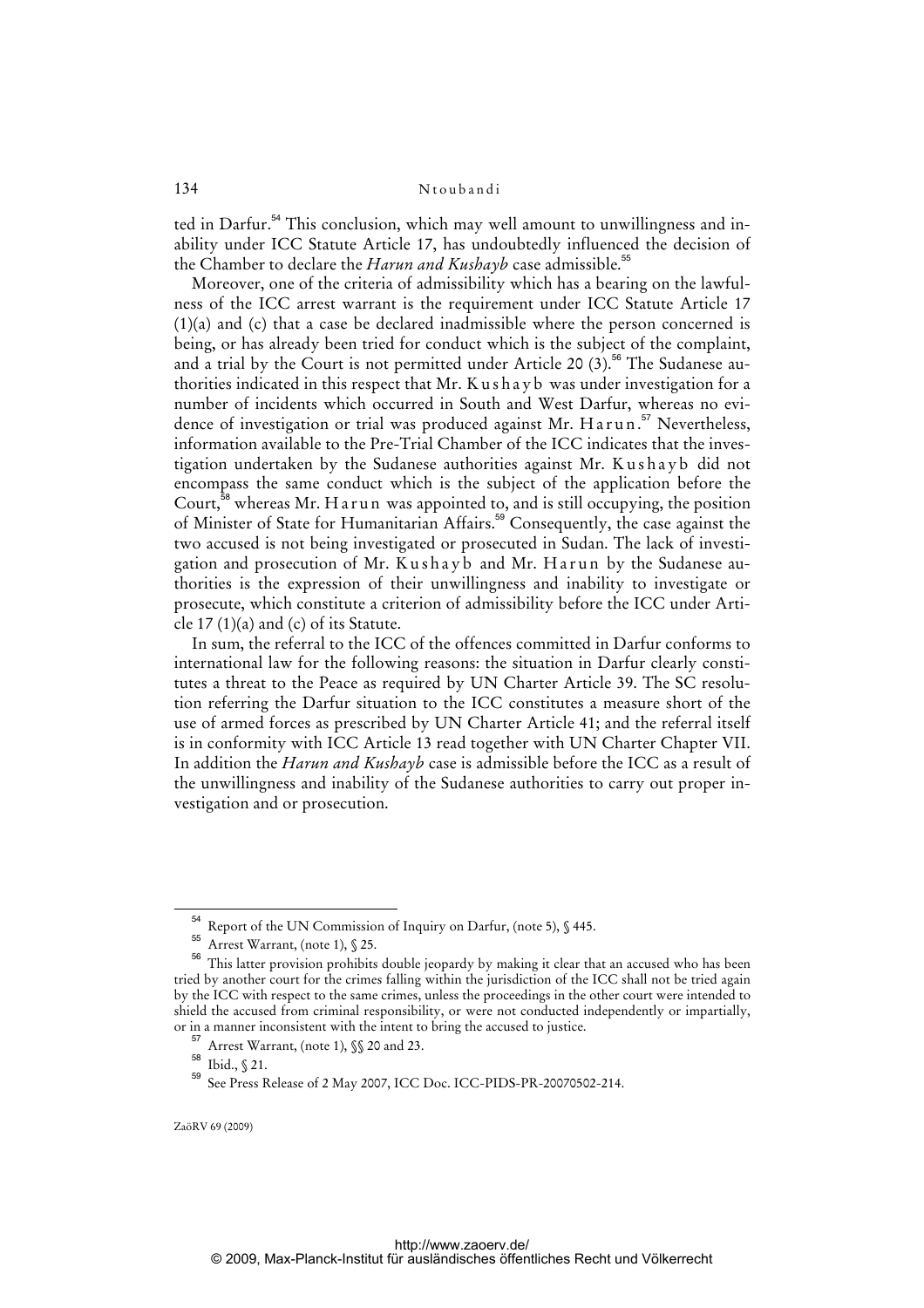#### **B. Requirements for the Issuance of an Arrest Warrant under the ICC Statute**

 Article 58 of the ICC Statute entrusts the Pre-Trial Chamber, upon application by the Prosecutor, with the power of issuing an arrest warrant when a certain number of conditions have been fulfilled. First, there should be reasonable grounds to believe that the person sought has committed an ICC Statute crime.<sup>60</sup> Second, the arrest of the person sought must be necessary to secure her presence at trial, ensure that she does not obstruct or endanger the investigation or the court proceedings, or else prevent her from continuing to commit the same crime or any other related crime within the jurisdiction of the Court.<sup>61</sup> Alternatively, the Prosecutor may request the Trial Chamber to issue a summons for the person to appear. This must be done subject to the Pre-Trial Chamber's satisfaction that there are reasonable grounds to believe that the person has committed the alleged crimes, and that the summons is sufficient to ensure his appearance before the Court.<sup>62</sup>

 In addition, a certain form is prescribed as to the manner in which the content of the Prosecutor's application and of the arrest warrant proper shall be presented. Under ICC Statute Article 58 (2), the Prosecutor's application to the Trial Chamber requesting the issuance of a warrant of arrest must contain the following information: a) the identification of the accused; b) a reference to the ICC Statute crimes allegedly committed by the accused; c) a statement of facts which allegedly amount to those crimes; d) a summary of evidence and information which establish reasonable grounds to believe that the accused committed those crimes; and e) the reason why the arrest of the person is necessary. Moreover, the arrest warrant proper issued by the Trial-Chamber must contain information identical to those required in a), b), and c) above.

Therefore, for the arrest warrant against Mr. Kushayb and Mr. Harun to be lawful, the Pre-Trial Chamber must demonstrate the existence of reasonable grounds to believe that they have committed an ICC Statute crime and that their arrest appears necessary. In addition, it must demonstrate that a summons is not sufficient to ensure the suspects' appearance before the Court.

#### a) Criteria of Reasonableness

 The expression "reasonable grounds" is understood to embody objective criteria.<sup>63</sup> Since ICC Statute Article 21 (3) requires the interpretation and application of the law to be consistent with internationally recognised human rights, the expression "reasonable grounds to believe" may validly be construed in light of the "reasonable suspicion" standard of sub-paragraph (c) of Article 5 (1) of the European

<sup>60</sup> ICC Statute Art. 58 (1)(a).

 $61$  Ibid., Art. 58 (1)(b).

<sup>62</sup> Ibid., Art. 58 (7).

<sup>&</sup>lt;sup>63</sup> A. S c h l u n c k, in: O. Triffterer (ed.), Commentary on the Rome Statute of the International Criminal Court (1999), 757.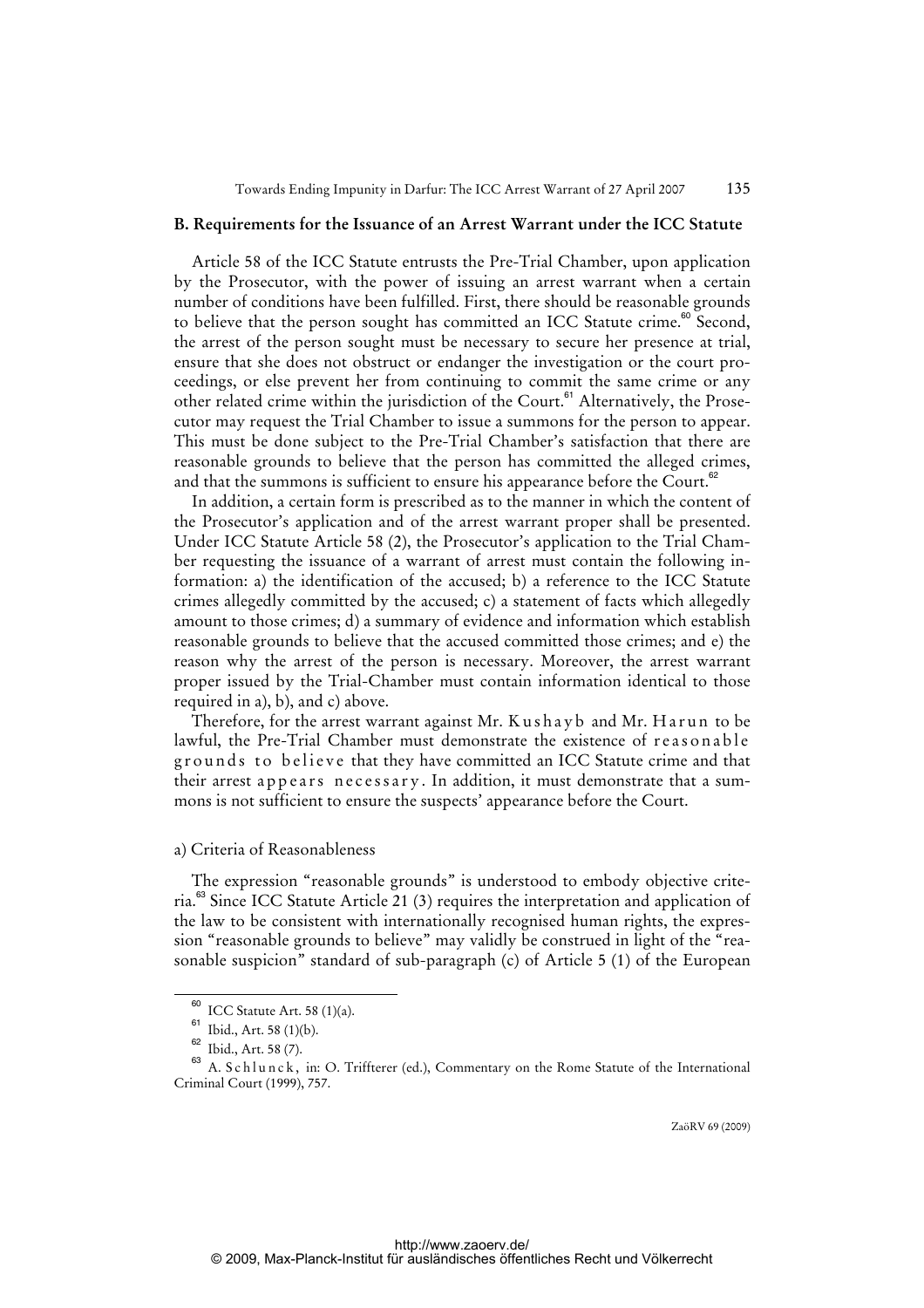Convention for the Protection of Human Rights and Fundamental Freedoms (ECHR).<sup>64</sup> This provision authorises deprivation of liberty only as a result, *inter alia*, of a:

[L]awful arrest or detention of a person effected for the purpose of bringing him before the competent legal authority on reasonable suspicion of having committed an offence, or when it is reasonably considered necessary to prevent his committing an offence or fleeing after having done so.

On occasions, the European Court of Human Rights (ECtHR),<sup>65</sup> has had the opportunity to give sense to Article 5 (1)(c). In *Fox, Campbell and Hartley v.*  United Kingdom<sup>66</sup> for example, this Court observed that sub-paragraph (c) of Article 5 (1) speaks of "reasonable suspicion" rather than genuine and *bona fide* suspicion; and further that a "reasonable suspicion" presupposes the existence of facts or information which would satisfy an objective observer that the person concerned may have committed the offence.<sup>67</sup> In addition, in *Murray v. United King*dom,<sup>68</sup> the Court argued that Article 5 (1)(c) does not presuppose that the investigating authorities should have obtained sufficient evidence to bring charges, either at the point of arrest or while the arrested person is in custody. Such evidence may have been unobtainable or, in view of the nature of the suspected offences, impossible to produce in court without endangering the lives of others.<sup>6</sup>

#### b) Reasonable Grounds to Believe that an ICC Crime Has Been Committed

 The arrest warrant issued by the ICC Pre-Trial Chamber alleges that Mr. H a run and Mr. Kushayb have committed various acts of war crime and crime against humanity. War Crimes were committed against the civilian population, and those crimes took place in the context of an armed conflict not of an international character as prescribed by ICC Statute Article 8 (2)(c)(d)(e) and (f).<sup>70</sup> There was a protracted armed conflict within the meaning of Article 8 (2)(f) of the Statute between the Sudanese armed forces fighting alongside the Janjaweed against organised rebel groups, including SLM/A and the JEM.<sup>71</sup> On the basis of the evidence and information gathered from various sources, $7^2$  the Chamber decided that there are reasonable grounds to believe that the alleged criminal acts were committed in the context of, and were associated with, the armed conflict in Darfur; that such at-

<sup>64</sup> Adopted by the Council of Europe in Rome on 4 November 1950, 213 U.N.T.S. 222, (entry into force: 3 September 1953).

See Section II of the ECHR.

<sup>66 13</sup> EHRR(1991), 157.

<sup>67</sup> Ibid., §§ 31 and 32.

<sup>&</sup>lt;sup>68</sup> 19 EHRR(1995), 193.

<sup>69</sup> Ibid., § 55; see also *Brogan and Others v. United Kingdom*, 11 EHRR (1989), 17, at § 53.

<sup>70</sup> Arrest Warrant, (note 1), *SS* 42-43.

<sup>71</sup> Arrest Warrant, (note 1),  $\sqrt[6]{,}46$ .

 $72$  See (note 19).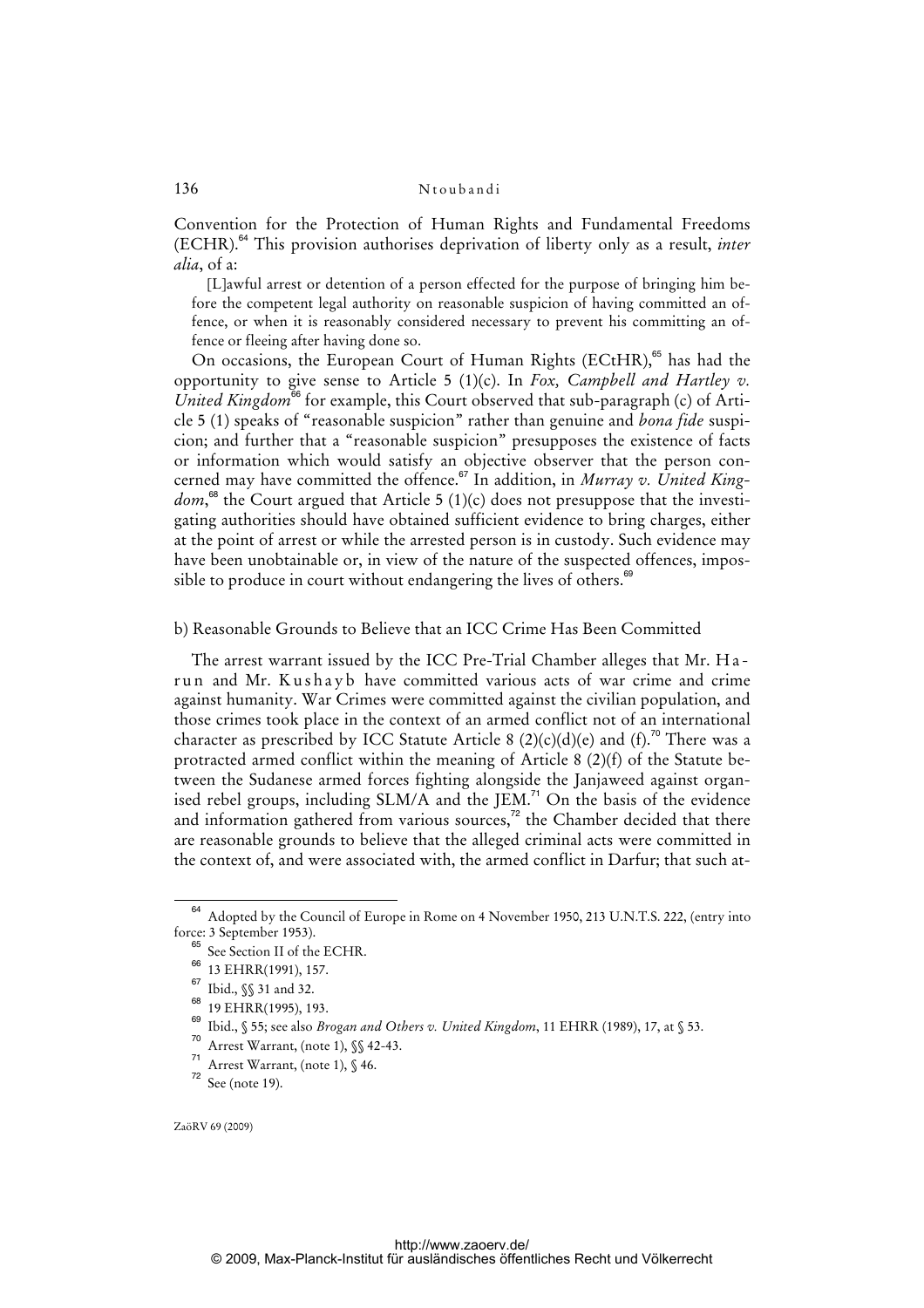tacks were carried out by the Sudanese Armed Forces (SAF) and the Militia/Janjaweed, acting in concert.<sup>73</sup> On consideration and analysis of the Prosecution Application, in particular the report of the International Commission of Inquiry on Darfur and witness statements, the Chamber developed the view that the information contained therein lead to conclude that there are reasonable grounds to believe that the specific elements of war crimes were met under Article 8  $(2)(c)(i)$ and (ii), 8 (2)(e)(i), (v), (vi) and (xii) of the ICC Statute.<sup>74</sup> These provisions of the Statute expressly prohibit the following conduct: violence to life and person, in particular murder, mutilation, cruel treatment and torture; intentionally directing attacks against the civilian population as such or against individual civilians not taking direct part in hostilities; pillaging and looting; sexual crimes; and wanton destruction and seizure of property.

 In addition, and on the basis of available evidentiary materials, including the report of the International Commission of Inquiry on Darfur, the Chamber held that there are reasonable grounds to believe that the elements of crimes against humanity as provided for under Article 7 (1) and 7 (2)(a) of the ICC Statute have been met. These are the implementation by the Sudanese Armed Forces and the Janjaweed militia of a policy of attacking the civilian population by committing acts of rape, murder or forcible transfer of the population in a widespread manner and over an extensive period of time; that the systematic character of the attacks may be inferred from the fact that they were perpetrated in furtherance of a plan or policy consisting in attacking the civilian population.<sup>75</sup> In addition, after examining the Prosecution Application and other supporting evidentiary documents, the Chamber decided that the information gathered therefrom lead to conclude that there are reasonable grounds to believe that the criminal acts committed by the SAF/Janjaweed militia against the Fur, Zaghawa and Masalit populations meet the specific elements of crimes against humanity under Article 7 (1)(a), (d), (e), (f), (g), (h) and (k) of the ICC Statute. Those acts include the murder and forcible transfer of the Fur, Zaghawa and Masalit populations; the severe deprivation of their liberty; their subjection to torture; the rape of their women and girls; the infliction upon them of inhumane acts causing great suffering or serious injury to their body or to their mental or physical health; and the launching of attacks against localities predominantly inhabited by them, which may constitute persecution.<sup>76</sup>

c) Reasonable Grounds to Believe that Mr. H a r u n and Mr. K u s h a y b Have Committed an ICC Statute Crime

The arrest warrant accuses Mr. Harun and Mr. Kushavb of having personally contributed to a common plan to pursue a shared and illegal objective of at-

 $\overline{73}$  Arrest Warrant, (note 1), §§ 47, 54, 57.

<sup>74</sup> Ibid., § 59.

 $75$  Ibid.,  $\S$  60-67.

<sup>76</sup> Ibid., §§ 68-75.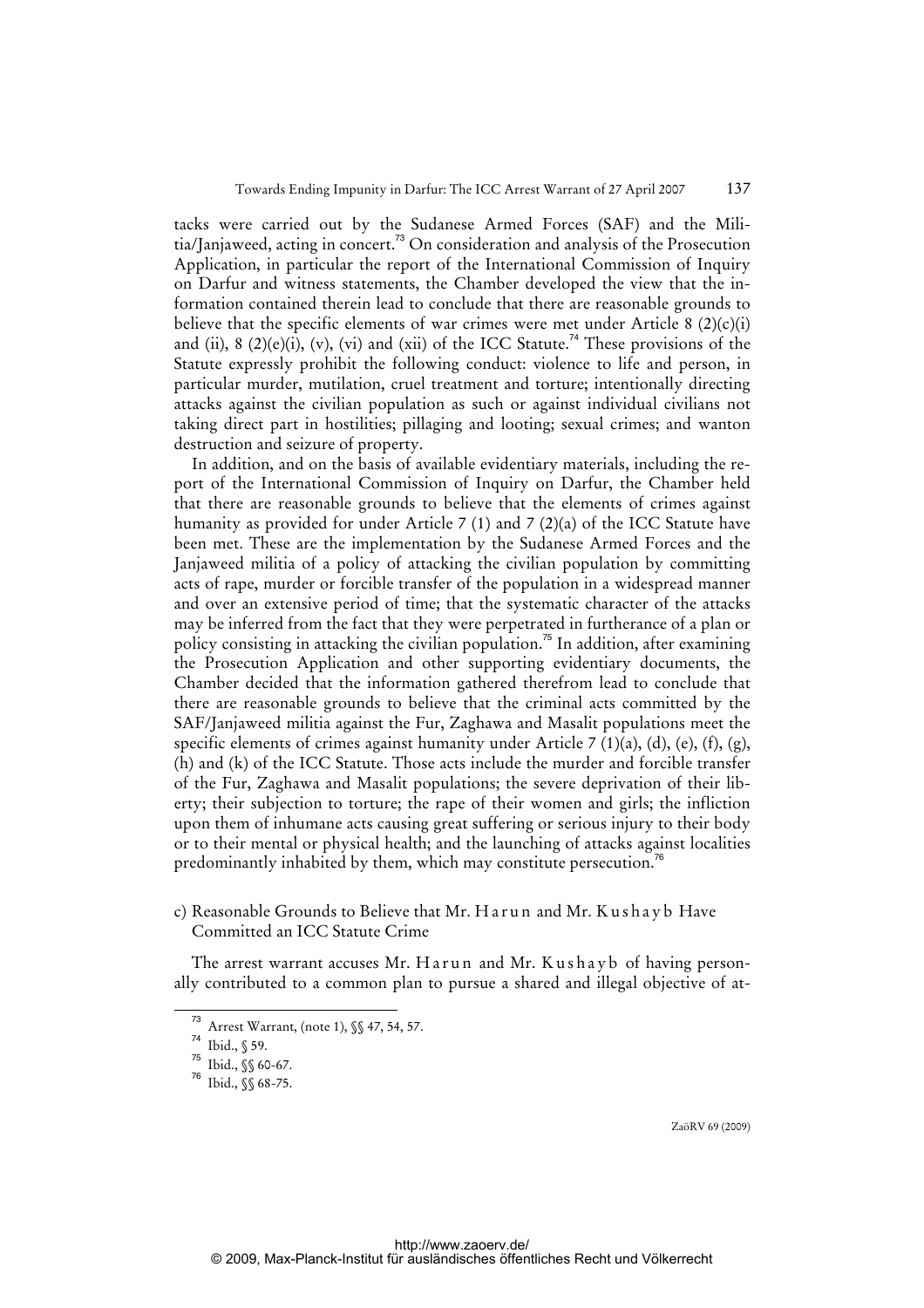tacking civilian population in Darfur; and consequently holds them together responsible under ICC Statute Article 25  $(3)(d)^{77}$  for war crimes and crimes against humanity.<sup>78</sup> In addition, Mr. K u s h a y b is allegedly criminally responsible under Article  $25$  (3)(a)<sup>79</sup> of the Statute for having personally committed crimes against humanity and war crimes.<sup>80</sup>

The "reasonableness" of the grounds to believe that Mr. Kushayb has committed the ICC Statute crimes for which he is accused is inferred from available information, documents, UN reports and other sources accompanying the Prosecutor's application. After a careful examination of evidentiary materials it appeared to the Pre-Trial Chamber that this accused was one of the most senior and best known leaders who joined the SAF together with his tribesmen, and that he was also a commander of thousands of Janjaweed which implemented the Government's counter-insurgency strategy that resulted in the commission of war crimes and crimes against humanity.<sup>81</sup> In addition, acting alone or together with the SAF, he participated with the Janjaweed under his command in various attacks against civilians and their villages and towns in Darfur between 2003 and 2004. Such attacks resulted in the commission of the following offences: killing of civilians, pillage and destruction of property and towns, burning of huts thus forcing civilians to flee, repetitive rape of women and girls, unlawful detention and torture of civilians, perpetration of inhumane acts and infliction of cruel treatment.<sup>82</sup> Moreover,  $Mr.$  K u s h a y b is alleged to have been fully aware of the occurrence of these illegal acts, and to have committed them together with others.<sup>83</sup> Consequently, he is criminally responsible under article 25 (3)(a) for having committed jointly with others, the war crimes and crimes against humanity for which he is accused.<sup>84</sup> Furthermore, he mobilised, recruited, armed, and provided supplies to the militia/Janjaweed under his command, knowing that his contribution would further the common plan carried out by the SAF and the Janjaweed, which consisted in attacking the civilian population in Darfur. In the Pre-Trial Chamber's view, the existence of these acts establishes the reasonable grounds to believe that Mr. K u shayb is criminally responsible under Article 25 (3)(d) of the Statute for war crimes and crimes against humanity.<sup>85</sup>

 $77$  This provision makes any intentional contribution to the commission or attempted commission of an ICC Statute crime by a group of persons acting with a common purpose, a crime under international law.

<sup>&</sup>lt;sup>78</sup> Arrest Warrant, (note 1),  $\sqrt[6]{76}$ .

Threst warrants (note 2,5 years).<br><sup>79</sup> Under this Article, a person is criminally responsible and liable for punishment for an ICC Statute crime if that person commits such a crime as an individual, jointly with another person, or through another person.

<sup>80</sup> Arrest Warrant, (note 1), § 77.

 $\frac{81}{82}$  Ibid.,  $\frac{6}{3}$  95-97.

 $\frac{82}{83}$  Ibid.,  $\frac{6}{3}$  100-102.

Ibid., § 103.

<sup>84</sup> Ibid., § 104.

<sup>85</sup> Ibid., §§ 105-107.

ZaöRV 69 (2009)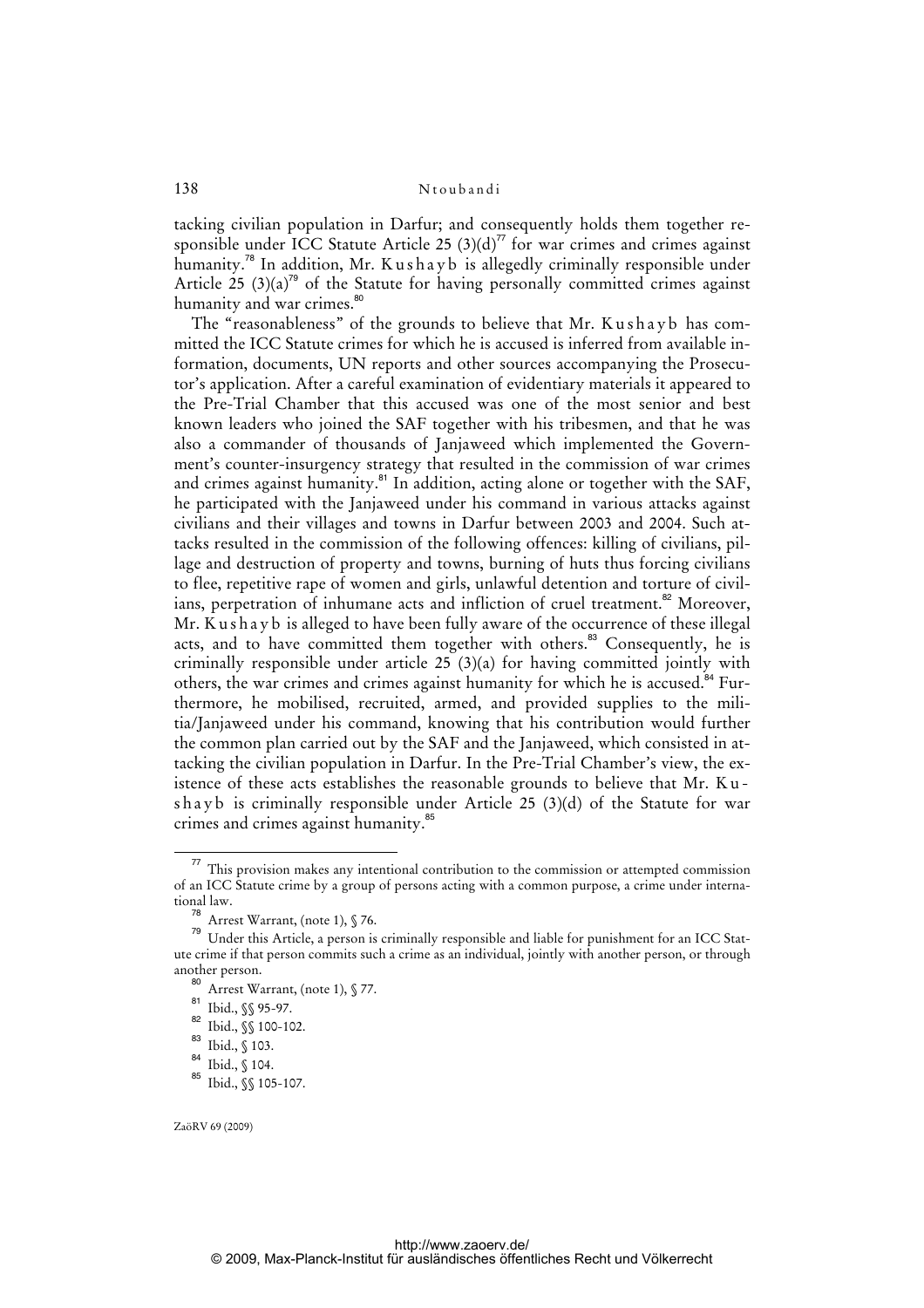As far as Mr. Harun is concerned, his criminal responsibility is based on ICC Statute Article 25 (3)(b)<sup>86</sup> for having induced the commission of war crimes.<sup>87</sup> The "reasonableness" of the grounds to believe that he has committed war crimes is inferred from the higher position he has occupied in the Sudanese Government. In effect, he has served as Minister of State for the Interior of the Government of Sudan between 2003 and 2005.<sup>88</sup> By virtue of his ministerial capacity, the management of the "Darfur Security Desk" was assigned to him, and as such, he oversaw the activities of the Security Committees responsible for coordinating the counterinsurgency in Darfur. In so doing, he coordinated the efforts of Government bodies involved in counter-insurgency, including the police, the Sudanese Armed Forces, the National Security and Intelligent Service and the Militia/Janjaweed, and monitored the work of the Security Committees in Darfur; which in fact reported to him.<sup>89</sup> In addition, due to his position at the "Darfur Security Desk" he was able to participate personally in key activities of the Security Committees, which include recruiting, arming and funding the Militia/Janjaweed in Darfur, meeting with Militia and delivery to them of weapons and fund.<sup>90</sup> Moreover, by reason of his position on the Darfur security desk, his overall coordination of, and personal participation in, key activities of the Security Committees, he intentionally contributed to the commission of war crimes and crimes against humanity knowing that his contribution would further the common plan carried out by the SAF and the Janjaweed, which consisted in attacking the civilian population in Darfur. Consequently, there are reasonable grounds to believe that he is criminally responsible under Article 25 (3)(d) for war crimes and crimes against humanity.<sup>91</sup> Furthermore, his personal incitation of the Janjaweed on several occasions through hate-speech to attack the civilian population and pillage their villages demonstrates his knowledge of the methods used by this criminal group. Accordingly, there are reasonable grounds to believe that he is criminally responsible under Article 25  $(3)(b)$  of the Statute for inducing the commission of war crimes.<sup>92</sup>

#### d) Necessity of Arresting Mr. Harun and Mr. Kushayb

As stated above, ICC Statute Article 58 (1)(b) requires the Chamber to issue a warrant of arrest only upon satisfaction that the arrest of the person concerned appears necessary (i) to ensure her appearance at trial, (ii) to ensure that she does not obstruct or endanger the investigation or the court proceedings or, (iii) where ap-

<sup>86</sup> This clause makes a person criminally responsible and liable for punishment, if that person orders, solicits or induces the commission of the ICC Statute crimes which in fact occurs or is attempted.

Arrest Warrant, (note 1), § 78.

<sup>88</sup> Ibid., § 80.

 $rac{89}{101}$  Ibid.,  $}\$  81-82.

Ibid., §§ 83-87.

<sup>91</sup> Ibid., §§ 88-89.

<sup>92</sup> Ibid., §§ 90-94.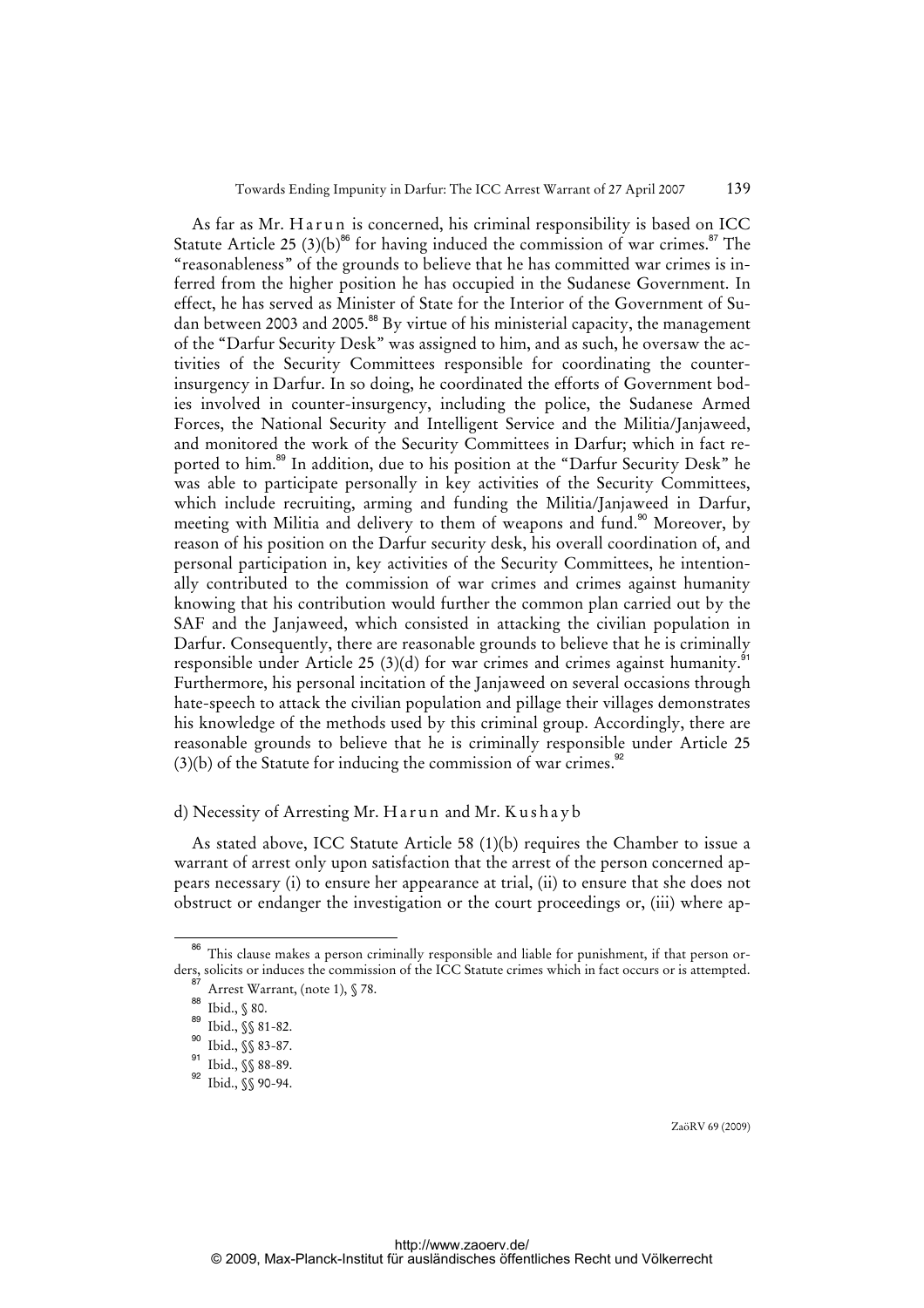plicable, to prevent the person from continuing with the commission of that crime or a related crime which is within the jurisdiction of the Court and which arises out of the same circumstances.

 In the present case, supporting materials provided by the Prosecutor as evidence indicate that Mr. Harun, who has served as Head of the Darfur Security Desk, and who is currently serving as Minister of Humanitarian Affairs is a member of the "inner circle of power" in Sudan.<sup>93</sup> In addition, he is reported to have concealed evidence relating to the implementation of the Sudanese Government's counterinsurgency policy in Darfur when he was still Minister of State for the Interior.<sup>94</sup> Moreover, he is reported to have given instructions to the effect that the minutes of the Security Committee meetings relating to the implementation of the counterinsurgency policy shall not be transmitted to the UN International Commission of Inquiry on Darfur.<sup>95</sup> Furthermore, the UN International Commission of Inquiry on Darfur has reported cases in which the Sudanese authorities have put pressure on witnesses interviewed or to be interviewed by the Commission, or have deployed infiltrators to act as internally displaced persons into internally displaced persons camps.<sup>96</sup> On these grounds, the Chamber concluded that Mr. Harun might have concealed evidence in order to protect his government counterinsurgency policy. His arrest therefore appears necessary under Article 58 (1)(b)(ii) of the ICC Statute to ensure that he will not obstruct or endanger the investiga $tion<sup>97</sup>$ 

As for Mr. Kushayb, the Prosecution's evidentiary materials show that he is detained in a Sudanese prison.<sup>98</sup> According to the Chamber, his arrest appears necessary at this stage to ensure his appearance at trial in that his detention prevents him from willingly and voluntarily appearing before the  $Count<sup>99</sup>$  in conformity with Article 58 (1)(b)(i) of the ICC Statute.

#### e) Summons to Appear

 As mentioned earlier on, Article 58 (7) of the ICC Statute authorises the Prosecutor to request the Pre-Trial Chamber to issue a summons for the person to appear as an alternative to seeking a warrant of arrest. In this case, the Chamber must satisfy itself that the summons is sufficient to ensure the presence of the accused before the Court. According to the Pre-Trial Chamber, Article 58 (7) applies only to cases in which the person can and will appear voluntarily before the Court without the necessity of presenting a request for arrest and surrender as provided

 $\frac{1}{93}$  Ibid.,  $\sqrt{$}$  127-128.

<sup>94</sup> Ibid., § 129.

<sup>&</sup>lt;sup>95</sup> Ibid.

 $^{96}_{97}$  Report of the UN Commission of Inquiry, (note 5), at § 35.

Arrest Warrant, (note 1), § 131

<sup>98</sup> Ibid., § 119.

<sup>99</sup> Ibid., § 133.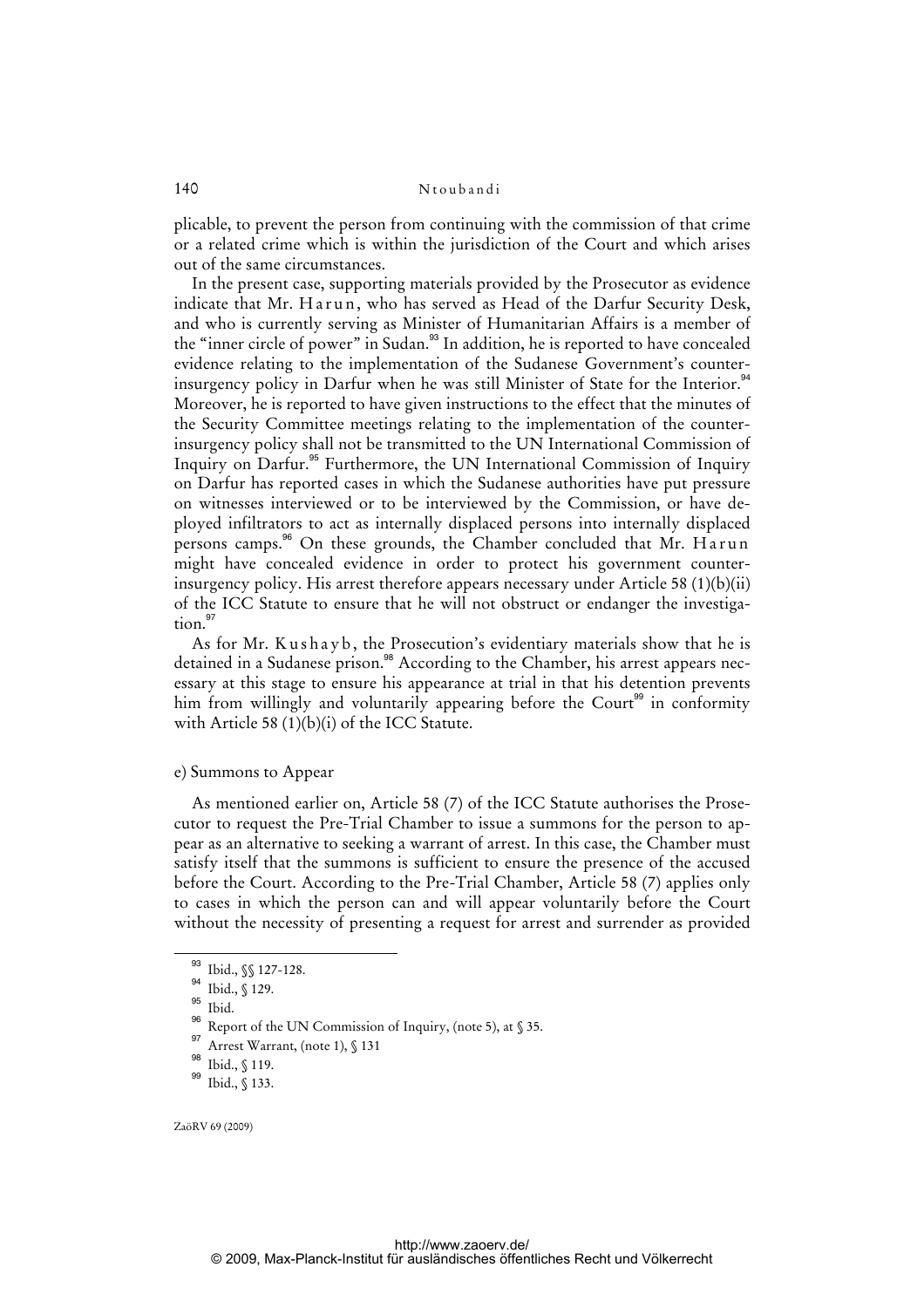for in Articles 89 and 91 of the Statute.<sup>100</sup> Consequently, a summons to appear can only be issued if the Prosecution Application and its supporting materials provide sufficient guarantees that the person will appear before the Court.<sup>101</sup> If satisfied, the Chamber shall issue the summons, with or without conditions restricting liberty – other than detention – if provided for by national law, for the person to appear.

 With respect to the case at hand, the central question to address is whether Mr. Kushayb and Mr. Harun would appear voluntarily before the Court, in which case the issuance of a summons to appear would be justified. In this regard, the Chamber noted that Mr. Kushayb is reported to be detained in a Sudanese prison, and that issuing a summons to appear against a person currently detained by national authorities would be contrary to the object and purpose of Article 58 (7) of the ICC Statute.<sup>102</sup> In the Chamber's view, the possibility provided for in Article 58 (7) of the Statute to issue a summons to appear with conditions restricting liberty – other than detention – read together with rule 119 of the Rules of Procedure and Evidence<sup>103</sup> indicates that a summons to appear is intended to apply to persons who are not already being detained.<sup>104</sup> In addition, the Chamber noted that no surrender of Mr. K ush a y b would be possible under the Statute without the prior issuance of a warrant of arrest.<sup>105</sup> As for Mr. Harun, Minister of State for Humanitarian Affairs, the Sudanese Ministry of Foreign Affairs has officially indicated Sudan's unwillingness to cooperate with the Court, and has maintained that the Court has no right to extend its powers over Sudanese territory or its jurisdiction over Sudanese citizens.<sup>106</sup> On these grounds and on the basis of other information provided by the Prosecutor, the Chamber concluded that the requirements of Article 58 (7) for the issuance of the summons to appear, namely that Mr. Kushayb and Mr. Harun will appear voluntarily before the Court, were not met.<sup>107</sup> Therefore, the issuance of the arrest warrant is justified.

 In sum, it appears from the foregoing analysis that the arrest warrant of 27 April 2007 against Mr. Harun and Mr. Kushayb was issued in conformity with the applicable international law instruments; namely, Chapter VII of the UN Charter and the relevant clauses of the ICC Statute.

<sup>100</sup> Ibid., § 117.

<sup>101</sup> Ibid., § 118.

 $^{102}$  Ibid.,  $\frac{103}{103}$   $\frac{100}{100}$   $\frac{100}{100}$   $\frac{100}{100}$ 

ICC-ASP/1/3 of 2002.

 $104$  Arrest Warrant, (note 1), § 120.

 $\frac{105}{106}$  Ibid., § 121.

 $\frac{106}{107}$  Ibid., § 123.

Ibid., § 124.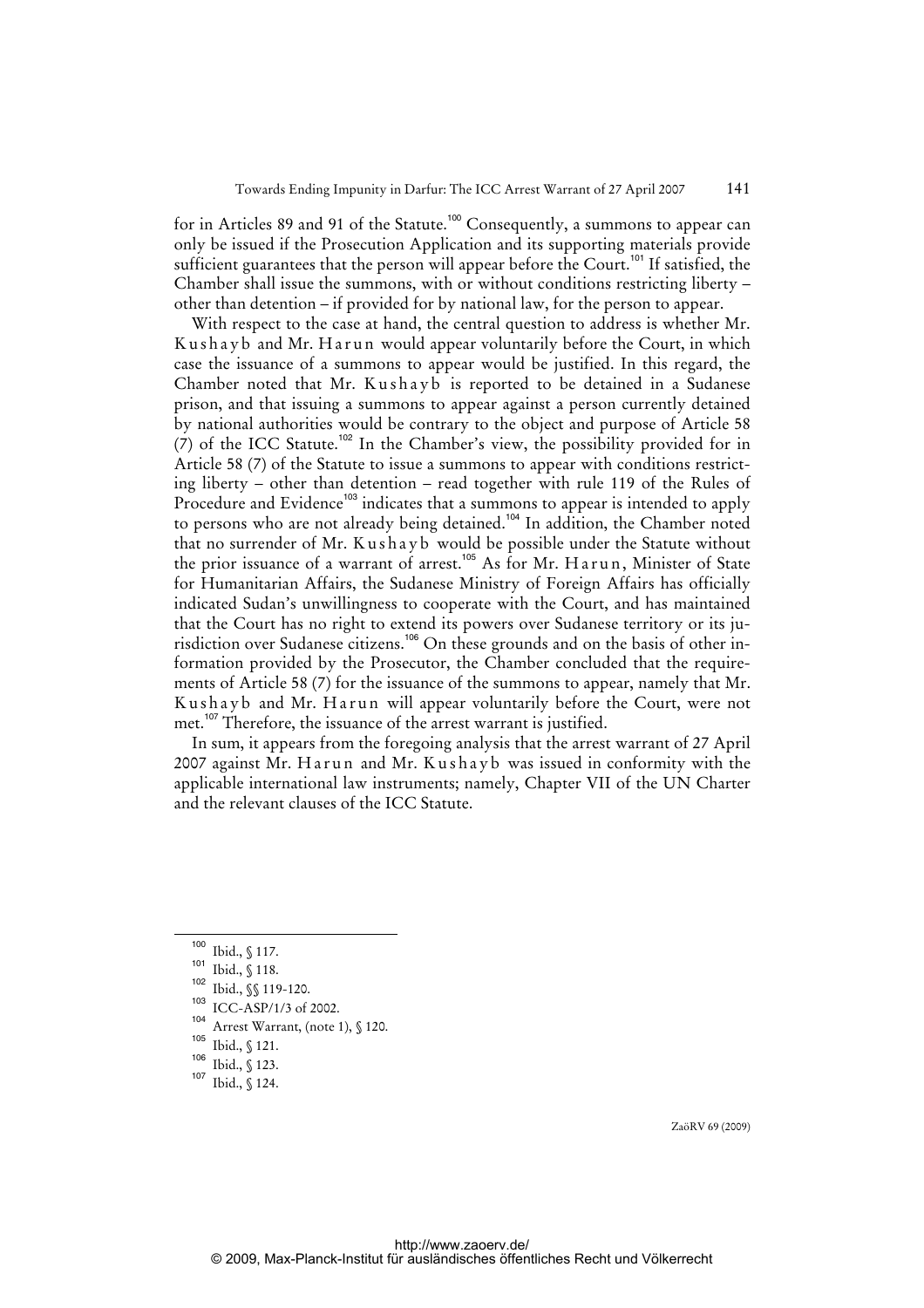# **III. Execution of the Arrest Warrant**

 In general, once a warrant of arrest has been issued, it has to be executed in order to give effect to its substance.<sup>108</sup> Part IX of the ICC Statute spells out the modalities of international cooperation and judicial assistance between the ICC, on the one hand, and States, appropriate international, intergovernmental or regional organisations, on the other hand,<sup>109</sup> in the execution of the Court's orders. It further grants authority to the Court to request any State on the territory of which the person sought may be found, to arrest and surrender that person to the Court.<sup>110</sup> The term "any State" in this respect would be interpreted to mean all States; that is, States Parties as well as States non-Parties to the ICC Statute.<sup>111</sup>

 An attempt is made in the following paragraphs to identify and examine a number of legal, practical and policy factors that might affect a proper execution under Part IX of the ICC Statute of the arrest warrant against Mr. Harun and Mr. Kushayb.

### **1. Cooperation by States Parties to the ICC Statute**

 ICC Statute Article 86 contains a general obligation of States Parties to fully cooperate with the Court, in accordance with the provisions of its Statute, in the investigation and prosecution of the crimes within its jurisdiction. This clause limits the duty to cooperate with States Parties only, thus excluding from its ambit individuals, or any other entity.<sup>112</sup> However, the reading of this provision must not be done in isolation from other clauses contained elsewhere in the Statute which create specific obligations to cooperate for third parties under certain conditions.<sup>113</sup> The consequence of such a reading would be that the obligation to arrest and surrender Mr. Harun and Mr. Kushayb is primarily, but not exclusively, directed to States Parties to the ICC Statute. Sudan is not a Party to the Statute and is therefore not bound by its provisions in terms of Article 86.<sup>1</sup>

<sup>108</sup> See ICC Statute Arts. 91 and 92 respectively, for the content and form of a valid ICC Arrest Warrant.

<sup>109</sup> ICC Statute, Art. 87.

<sup>110</sup> Paragraph 1 of Art. 89 of the ICC Statute.

 $111$  C. K r e  $\frac{6}{K}$ . P r o s t, in: Triffterer (note 63), 1073.

<sup>112</sup> C. K r e ß, in: Triffterer (note 63), 1052.

See e.g. sub-paragraphs 5 and 6 of ICC Statute Art. 87, which create a possibility for the Court to establish a cooperation framework agreement with States non-Parties and with intergovernmental organisations respectively; see also Art. 93 (10)(c) which permits the Court to request assistance from States non-Parties to its Statute.

<sup>114</sup> This conforms with Art. 26 of the Vienna Convention on the Law of Treaties (VCLT, 23 May 1969, UN Doc. A/CONF.39/11/Add.2; UNTS, Vol. 1155, 331, (entry into force 27 January 1980) which requires every treaty to be binding only upon the Parties to it; in addition op. para. 2 of SC Res. 1593 referring the *Darfur* case to the ICC explicitly recognizes that "States not party to the Rome Statute have no obligation under the Statute …".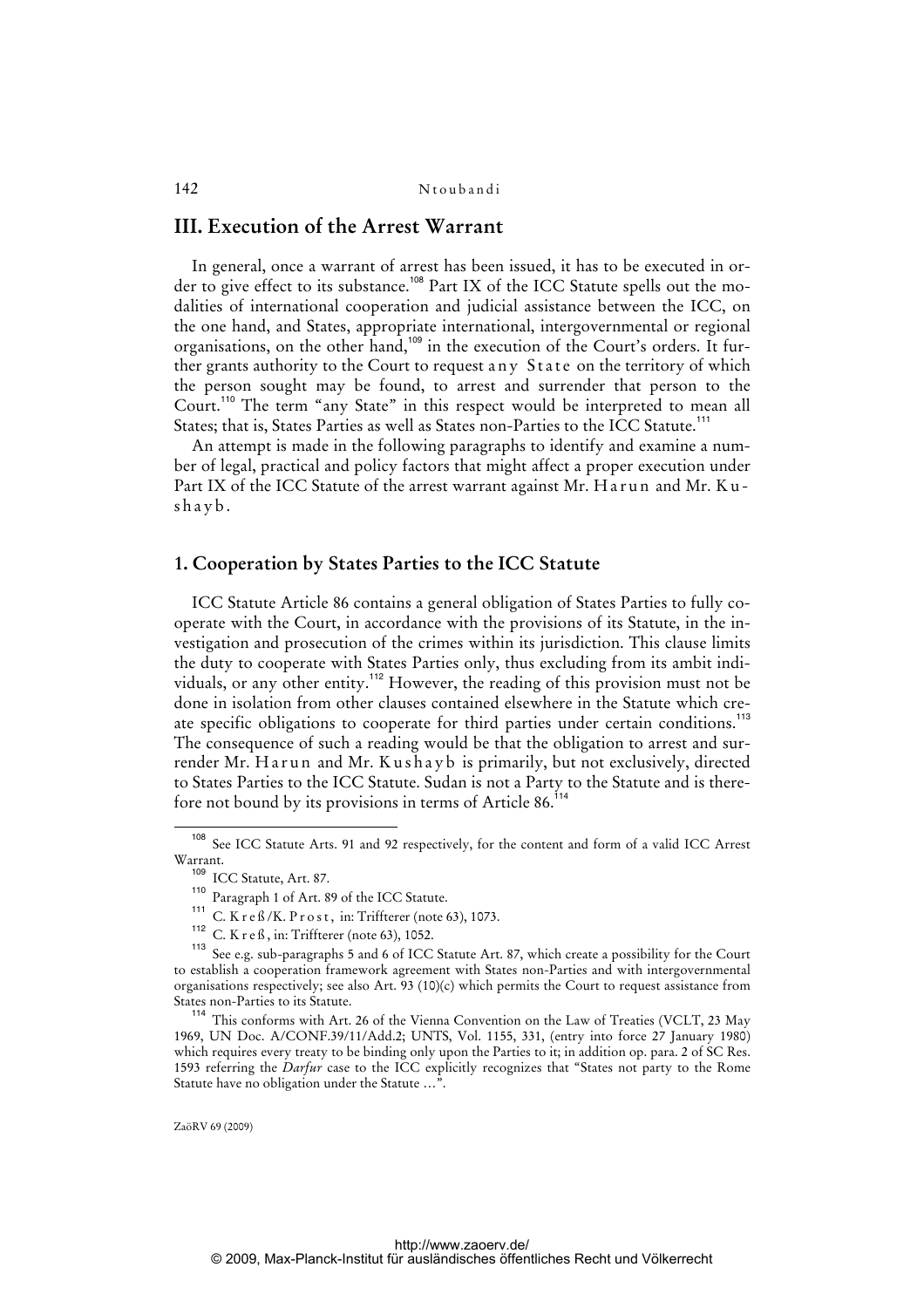In addition, under ICC Statute Article 89 (1) States Parties shall comply with the request for arrest and surrender in accordance with the Statute and the procedures under their national law, whereas Article 88 makes it clear that States Parties ensure that such procedures are available in their domestic law. Moreover, Article 99 (1) requires that requests for assistance be executed in accordance with the relevant procedures under the law of the requested State. Although the absence of procedures under national law is not in itself a ground to reject a request from the ICC,<sup>115</sup> the execution of the warrant of arrest against Mr. Harun and Mr. Kushayb may still prove problematic in cases where the requested State Party has not yet adopted an enabling domestic legislation setting the parameters of cooperation with the ICC. This contingency or possibility is worrying in that many States that are Parties to the ICC Statute are still to translate its provisions into their respective national legislation.<sup>116</sup> In addition, nothing in the Statute obliges States Parties to take an accused into custody for an ICC Statute crime in the absence of sound national legal procedures to that effect. Moreover, ICC Statute Article 93 (3) gives the possibility to States to oppose a request by the Court where the execution of a particular measure of assistance contained in the request is prohibited in the requested State on the basis of an existing fundamental legal principle of general application. Such a fundamental legal principle may be, for example, that of nonretroactivity of the law (and procedures) under the requested State's domestic legal system. Therefore, if Mr. Harun and Mr. Kushayb were to be present in the territory of a State Party which has not yet enacted a national implementing legislation, the execution of the arrest warrant against them may be legally challenged on the basis of this fundamental principle of criminal law. In this context, the domestic court of the requested State might adopt a line of argument similar to that of the Law Lords in the *Pinochet* case,<sup>117</sup> which qualified an internationally reprehensible conduct as crime under United Kingdom law only after a national legislation has been adopted to that effect. In this instance, the British House of Lords refused to take into consideration for the purpose of extradition, acts of torture committed prior to the coming into force of a Parliament Act incorporating the Torture Convention into the British national criminal justice system; $^{118}$  this notwithstanding the *ius cogens* character which has been attributed to the offence of torture under international law, and the fact that the UK had ratified this Convention four years earlier.

<sup>&</sup>lt;sup>115</sup> K. P r o s t, in: Triffterer (note 63), 1070.<br><sup>116</sup> A s of 7 May 2008, 39 out of 105 States E

As of 7 May 2008 39 out of 105 States Parties to the ICC Statute have enacted national implementing laws, see details at <www.nottingham.ac.uk/law/hrlc/international-criminal-justice-unit/ implementation-database.php>.

<sup>&</sup>lt;sup>17</sup> UK House of Lords: *Regina v. Bartle and the Commissioner of Police for the Metropolis and Others, Ex Parte Pinochet* (24 March 1999), 38 ILM 581 (1999).

<sup>&</sup>lt;sup>118</sup> See for instance the individual opinions of Lord G off of Chieveley and Lord H ope of C r a i g h e a d, in: 38 ILM (1999), 597 and. 618-621 respectively.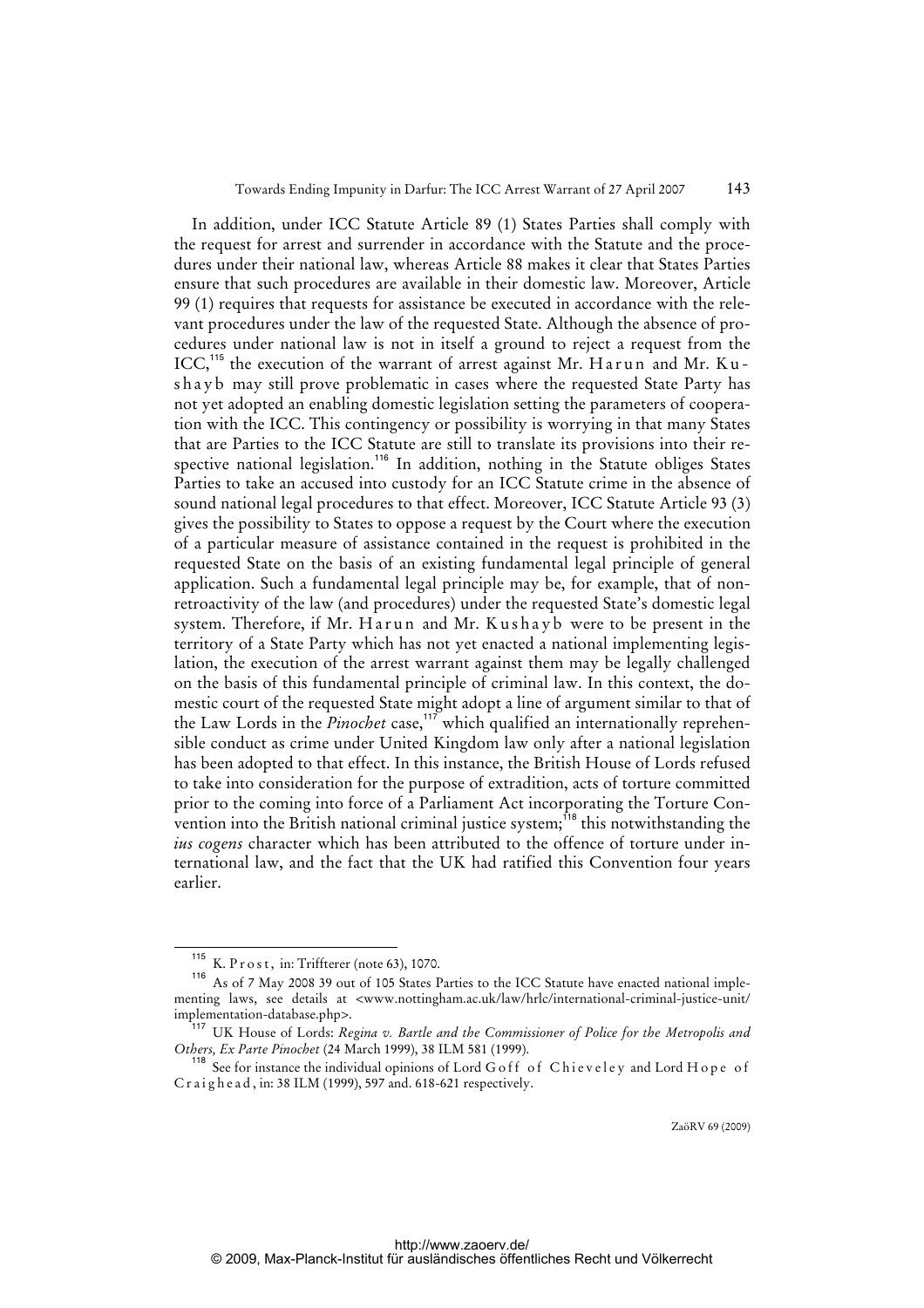#### **2. Cooperation by States Non-Parties to the ICC Statute**

 Pursuant to Article 87 (5)(a) of the ICC Statute, a State not Party may be invited by the Court to provide assistance on the basis of an ad hoc arrangement, an agreement or any other appropriate basis. If a State not Party which has entered into an ad hoc arrangement or an agreement with the Court fails to cooperate with a Court's request, the Court may inform the Assembly of States or the Security Council if the latter has referred the matter to the Court.<sup>119</sup> However, paragraph 5 of Article 87 envisages cooperation between the Court and non-State Parties only on a voluntary basis.<sup>120</sup> It is worth mentioning at this point that no ad hoc arrangement or agreement in this regard exists between the ICC and Sudan. Consequently, Sudan is not obliged under the ICC Statute to cooperate in the execution of the ICC arrest warrant against Mr. Harun and Mr. Kushayb. But, the ICC Statute is not the only source of a legal obligation to cooperate with the ICC; such obligation may be imposed on Sudan by other international law sources, such as the United Nations Charter<sup>121</sup> and Customary international law.

#### **A. UN Charter**

 The examination of Sudan's obligations under the Charter to cooperate with the ICC will be done by addressing three fundamental issues; namely: the Charter bases of cooperation in the execution of the ICC arrest warrant, the quality of the addressees of the obligation to cooperate, and the nature of a binding decision by the SC.

#### a) Charter Sources of Cooperation

Articles 24 and 25 of the UN Charter lay out the foundation of the general powers of the Security Council to adopt decisions which are binding on all Members of the United Nations.

Article 24 provides in this respect as follows:

1. In order to ensure prompt and effective action by the United Nations, its Members confer on the Security Council primary responsibility for the maintenance of international peace and security, and agree that in carrying out its duties under this responsibility the Security Council acts on their behalf.

2. In discharging these duties the Security Council shall act in accordance with the Purposes and Principles of the United Nations. The specific powers granted to the Security Council for the discharge of these duties are laid down in Chapters VI, VII, VIII, and XII.

<sup>119</sup> ICC Statute Art. 87 (5)(b).

 $120$  K r e ß / P r o st (note 111), 1061; this reiterates the prescription of Art. 34 of the VCLT, which holds that "a treaty does not create either obligations or rights for a third State without its consent". <sup>121</sup> See note 24.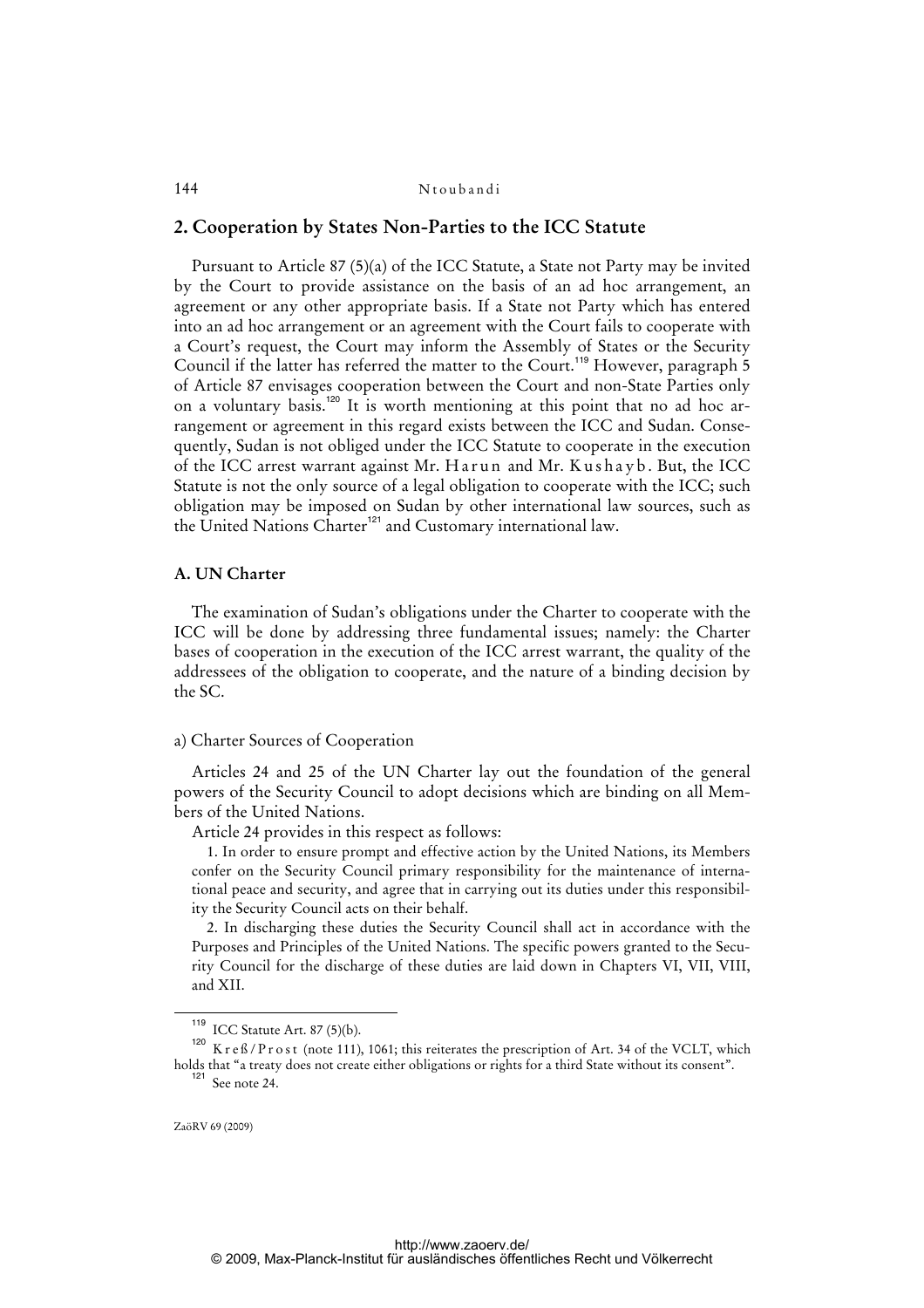Whereas Article 25 reads:

The Members of the United Nations agree to accept and carry out the decisions of the Security Council in accordance with the present Charter.

 Other provisions of the UN Charter which have a bearing on the Security Council's authority to adopt binding decisions include Article 48 (1) which stipulates that:

The action required to carry out the decisions of the Security Council for the maintenance of international peace and security shall be taken by all the Members of the United Nations or by some of them, as the Security Council may determine.

 To this, one may add Article 49 which provides that UN Members shall join in affording mutual assistance in carrying out the measures decided upon by the Security Council.

 Areas in which the Security Council's decision-making power is particularly decisive in achieving the purposes of the United Nations as set out in Article 1 of its Charter, include the pacific settlement of disputes<sup>122</sup> in which the Council has investigative and recommendatory powers; action in respect to threats to the peace, breaches of the peace and acts of aggression<sup>123</sup> which may involve the use of noncoercive or coercive measures to maintain or restore international peace and security; regional arrangements,<sup>124</sup> and the international trusteeship system.<sup>125</sup>

 In Resolution 1593 (2005), the SC has determined that the situation in Sudan constitutes a threat to international peace and security; it has also expressly invoked Chapter VII as the legal basis of its action.<sup>126</sup> The Council's practice in this respect have, in the past, given rise to a controversy as to whether an express mention of Chapter VII in a SC resolution was needed and/or was sufficient to create binding obligations. However, recent UN practice indicates that a resolution specifically invoking Chapter VII is not necessarily binding,<sup>127</sup> whereas a binding resolution does not necessarily need to invoke Chapter VII explicitly.<sup>128</sup> Further disagreements emerged as to whether the Security Council may also take binding decisions outside the framework of Chapter VII.<sup>129</sup> This question was dealt with by the International Court of Justice (ICJ) in its advisory opinion on the *Namibia*  Case.<sup>130</sup> In this instance, the Security Council requested<sup>131</sup> the ICJ to determine the

<sup>128</sup> SC Report Security Council Action under Chapter VII: Myths and Realities, Special Research Report No. 1, 23 June 2008, 6, available at <www.securitycouncilreport.org>.

 $^3$  See e.g. the debate leading to the adoption of SC Res. 1695 (2006) on North Korea.

<sup>130</sup> *Legal Consequences for States of the Continued Presence of South Africa in Namibia, Notwithstanding Security Council Resolution 276 (1970)*, ICJ Reports (1971), 16 et seq.

<sup>122</sup> Chapter VI of the UN Charter.

 $\frac{123}{124}$  Chapter VII of the UN Charter.

Chapter VIII of the UN Charter.

Chapter XII of the UN Charter.

<sup>126</sup> The first SC Resolution explicitly invoking Charter VII is SC Res. 253 (1968) on the situation in Southern Rhodesia.

<sup>&</sup>lt;sup>127</sup> For example SC Res. 1782 (2007) on Côte d'Ivoire passed under UN Charter Chapter VII "urges" the Parties to the conflict to collaborate with the Group of Experts …, with the term "urges" clearly not implying a mandatory obligation.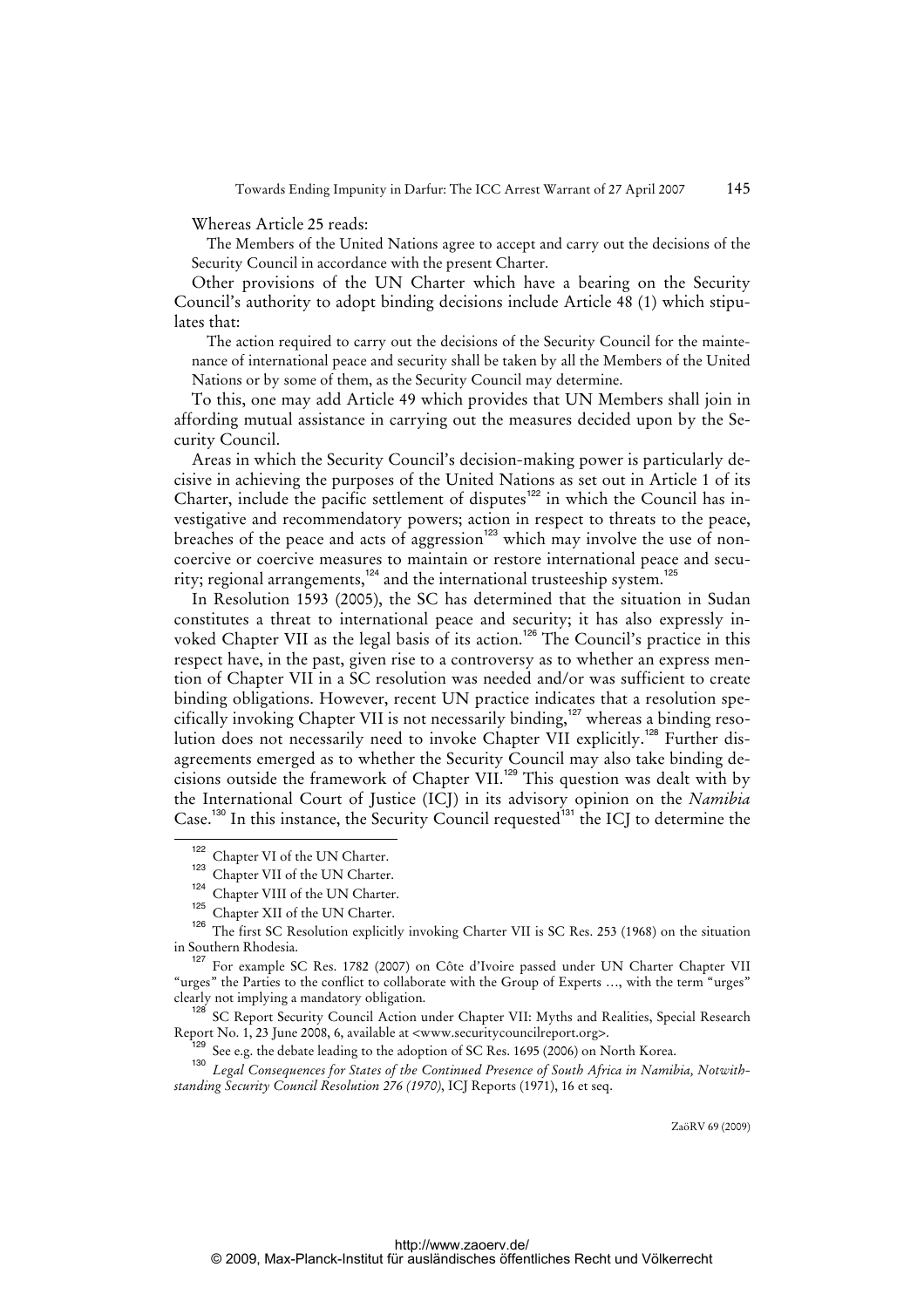legal consequences flowing from a number of resolutions<sup>132</sup> adopted by the General Assembly and the SC in relation to the presence of South Africa in Namibia. One of the main questions addressed to the Court was to find out whether such resolutions constituted 'decisions' within the meaning of Article 25 of the UN Charter; in other words, whether Article 25 of the Charter applies only to decisions taken by the SC under Chapter VII. The Court concluded that the Security Council does not need to rely on Chapter VII to impose binding obligations, and further suggested a contextual approach to this issue in the following manner:

It has been contended that Article 25 of the Charter applies only to enforcement measures adopted under Chapter VII of the Charter. It is not possible to find in the Charter any support for this view. Article 25 is not confined to decisions in regard to enforcement action but applies to the decisions of the Security Council adopted in accordance with the Charter. Moreover, that Article is placed, not in Chapter VII, but immediately after Article 24 in that part of the Charter which deals with the functions and powers of the Security Council […] The language of a resolution of the Security Council should be carefully analysed before a conclusion can be made as to its binding effect. In view of the nature of the powers of Article 25, the question is to be determined in each case, having regard to the terms of the resolution to be interpreted, the discussion leading to it, the Charter provision invoked and, in general, all circumstances that might assist in determining the legal consequences of the resolution of the Security Council.<sup>1</sup>

 This statement would mean that under Article 25, the binding character of a SC resolution does not depend on its reliance on Chapter VII of the UN Charter, but rather on its wording, its *travaux préparatoires* and its context. In other words, under Article 25 a Security Council resolution may either be a recommendation, or a binding decision irrespective of its reliance on Chapter VII. Recent practice of the Security Council have shown that when a Council resolution is intended to create binding obligations, it includes the following three elements: first, a determination of the existence of a threat to international peace, a breach of the peace or an act of aggression in accordance with Article 39; second, the insertion of the chapeau "acting under Chapter VII"; and third, the verb "decide" in the operative paragraph of the resolution.<sup>134</sup> In line with this logic, paragraph 5 of Security Council Resolution 1593 (2005) determines the situation in Sudan "to constitute a threat to international peace and security"; paragraph 6 of the Preamble states that the Security Council is "acting under Chapter VII of the Charter of the United Nations"; whereas in op. paragraphs 1 and 2 the Security Council "decides" to refer the situation to the Prosecutor of the ICC, while enjoining Sudan and other parties to the conflict in Darfur to cooperate fully with the ICC. The wording of SC Resolution 1593 (2005) therefore, makes it a binding decision which imposes on Sudan the obligation to cooperate in the execution of the ICC arrest warrant

<sup>&</sup>lt;sup>131</sup> Through SC Res. 284 (1970).

<sup>132</sup> These included SC Res. 276 (1970); SC Res. 264; and SC Res. 269 (1969).

<sup>133</sup> ICJ Reports (1971), 52-53.

<sup>134</sup> SC Report, (note 128), 5.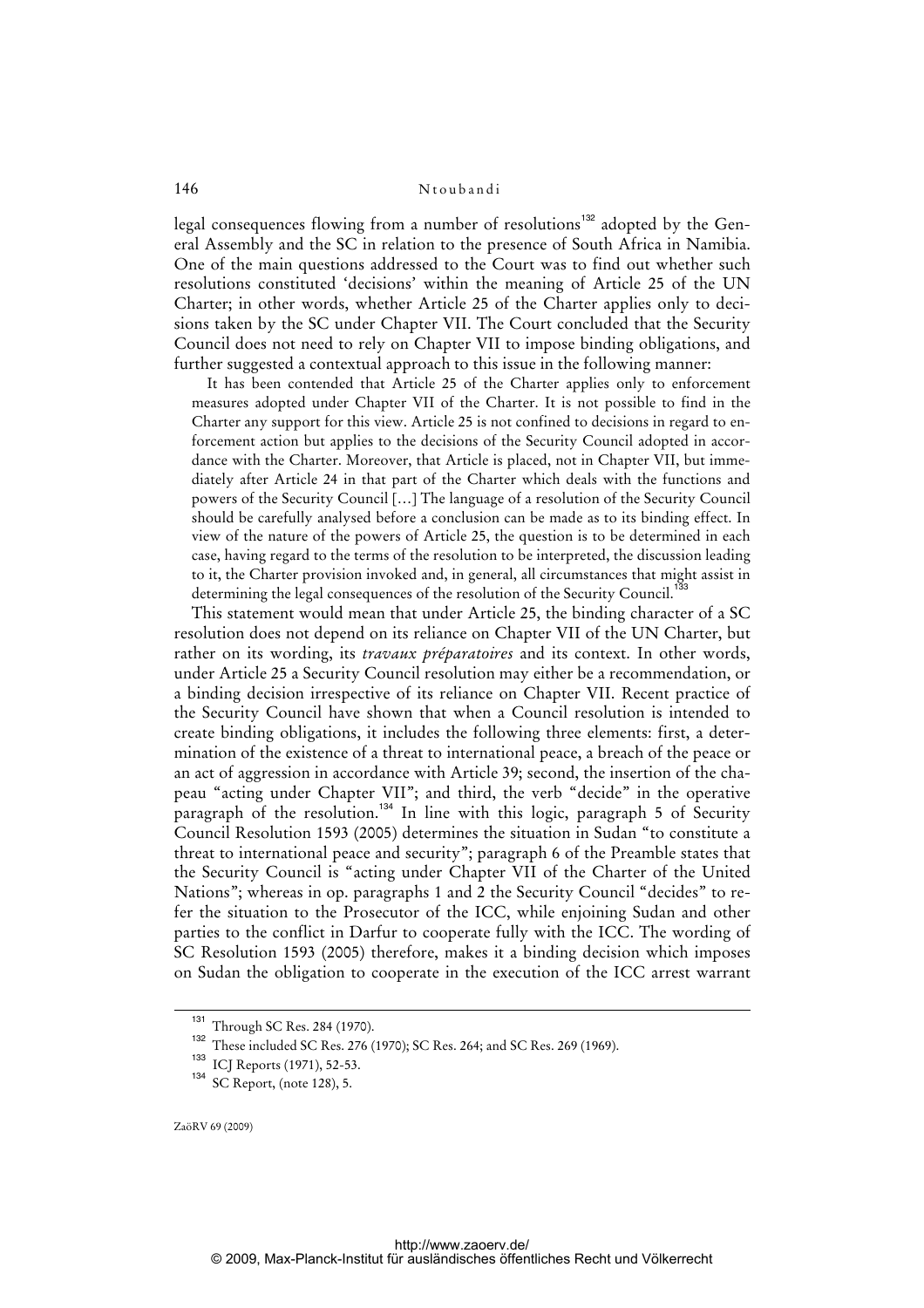against Mr. Harun and Mr. Kushayb. The next paragraphs will attempt to determine who else may be legally bound by this Resolution.

#### b) Addressees of the Obligation to Cooperate

 In general, the decisions of the SC are addressed to UN Member States which are required to implement them in good faith. In this respect, Articles 25, 48 and 49 of the UN Charter indicate that, depending on the specific content of those decisions, Member States have the obligation to carry them out and join in offering mutual assistance.<sup>135</sup> In this respect, Sudan is bound to execute the ICC arrest warrant against Mr. Harun and Mr. Kushayb which is the product of a SC's binding resolution. However, the situation remains uncertain as to whether non-State actors and individuals are under a binding obligation to comply with SC decisions.<sup>136</sup> Recent practice of the SC has seen an increased number of demands addressed directly to non-State actors and individuals.<sup>137</sup> Since the UN Charter is silent about non-State actors, and since States are getting more and more suspicious about the practical expansion of the SC powers, the question of binding non-State actors will remain unresolved until a consensus has emerged. The decisions of the SC have sometimes been addressed to regional organisations, and again, the uncertainty remains as to whether such organisations, as entities with international personality, can be directly bound by the Council's decisions. Nevertheless, the Council seems to have found a practical solution to this uncertainty, which consists of emphasising a cooperative approach with regional organisations while refraining from imposing explicit demands or requirements on them.<sup>138</sup> This cautious attitude clearly appears in Resolution 1593 (2005) op. para. 2 of which only "urges" States not Parties to the ICC Statute and concerned regional and other international organisations to cooperate with the Court in the arrest and surrender of the accused Sudanese officials.

#### c) Binding Character of the Obligation to Cooperate

 As already stated above, not all decisions of the Security Council have a binding character, especially those which are worded in terms of recommendations. However, it is admitted that decisions taken under Chapter VII as well as those taken under Chapter VIII are binding in terms of Article 25.<sup>139</sup> The binding effect of Ar-

 $\frac{135}{136}$  Ibid., 17.

 $\frac{136}{137}$  Ibid., 18.

See for examples the various resolutions addressed to the Angolan rebel group UNITA (especially SC Res. 811 (1993) and SC Res. 864 (993)) imposing natural resource and arms embargoes on the movement, and freezing asset and imposing travel bans on its leaders; also SC Res. 1556 (2004) and 1591 (2005) imposing arms embargo on Sudanese non-governmental entities and individuals, and imposing targeted sanction against certain individuals.

<sup>&</sup>lt;sup>138</sup> SC Report, (note 128), 20.

<sup>&</sup>lt;sup>139</sup> J. D e l b r ü c k, in: Simma (note 28), 457.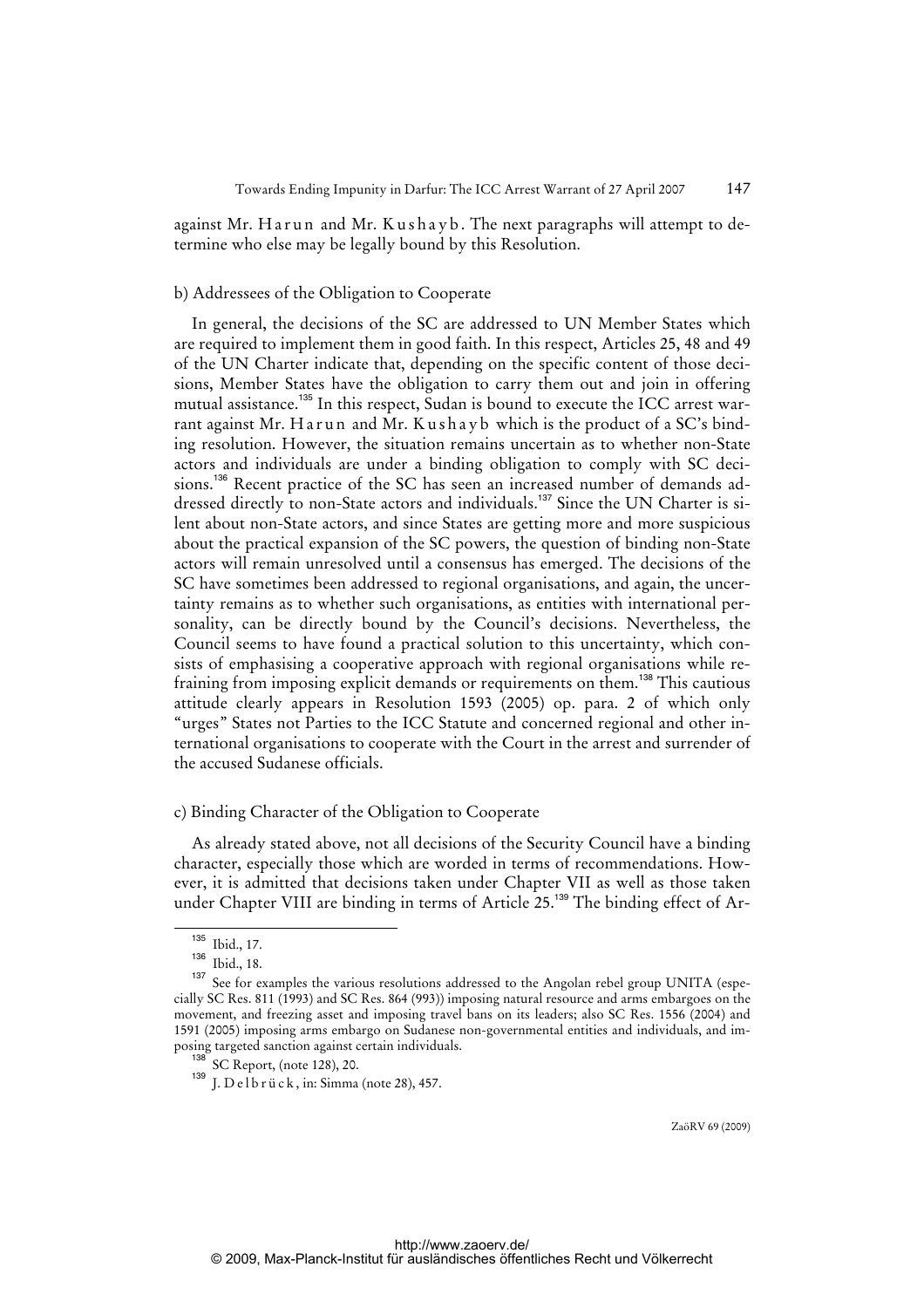ticle 25 stems from the agreement by all Members of the United Nations, when joining the Organisation, "to accept and carry out the decisions of the Security Council" in matters that are fundamental for the maintenance of international peace and security. In practice, the binding character of the Security Council's decisions under Article 25 with regard to actions undertaken under Chapter VII remains undisputed among UN Members. This can be illustrated by an almost worldwide cooperation among UN Members in the implementation of the Security Council's decisions relating to the Iraqi invasion of Kuwait in 1990,<sup>140</sup> and those adopted in response of the terrorist attack of September 11, 2001 against the USA territory.<sup>141</sup> The arrest warrant against Mr. Harun and Mr. Kushayb was issued on the basis of Security Council Resolution 1593 referring the situation in Darfur to the Prosecutor of the ICC as foreseen by ICC Statute Article 13 (b). This Resolution, which was adopted on the basis of Chapter VII of the UN Charter, determines the situation in Sudan as constituting a threat to international peace and security, and urges all States and concerned regional and other international organisations to cooperate fully.<sup>142</sup> Such an obligation to cooperate in the arrest and surrender of the accused would therefore be binding on Sudan not on the basis of the ICC Statute to which it is not a Party, but rather through the operation of Article 25 of the UN Charter. What would be interesting to stress at this point is that cooperation with the ICC will be done in accordance with the relevant provisions of the ICC Statute as set out in Part IX. It remains to inquire whether Sudan can rely on the Vienna Convention on the Law of Treaties (VCLT) to claim that its non-membership to the ICC Statute frees it from all obligations to cooperate with the ICC in the arrest and surrender of Mr. Harun and Mr. Kushayb. This issue is fundamental in that the VCLT restates the principle of *pacta sunt sevanda* which makes it clear that a treaty is binding only on the parties to it. In addition, no treaty may create obligations or rights for a third party without its express consent or acceptance.<sup>143</sup> As already stated earlier, Sudan's binding obligations to cooperate with the ICC stem from the Charter and not from the ICC Statute. Moreover, UN Charter Article 103 deals with conflicts of obligations under international law and stipulates that in the event of a conflict between the obligations of the Members of the United Nations under the Charter and their obligations under any other international agreement their obligations under the Charter shall prevail. According to Professor Bernhardt, Article 103 represents a partial suspension of the basic in-

<sup>&</sup>lt;sup>140</sup> Especially SC Res. 662 (1990) deciding that an act of aggression has been committed by Iraq against Kuwait; SC Res. 678 (1990) requiring the adoption of measures necessary to end the Iraqi aggression and restore peace and security, and SC Res. 687 (1991) setting the conditions of the truce to be concluded after the military defeat of Iraqi forces.

<sup>&</sup>lt;sup>141</sup> Particularly SC Res. 1368 (2001) qualifying the terrorist attacks as constituting a threat to international peace and security and requesting the adoption of all necessary steps to respond to such attacks, and SC Res. 1373 (2001) deciding on measures that must be taken by all UN Members to prevent and suppress terrorism.

<sup>142</sup> Op. para. 2 of SC Res. 1593 (2005).

<sup>143</sup> Arts. 26, 34 and 25 of the VCLT.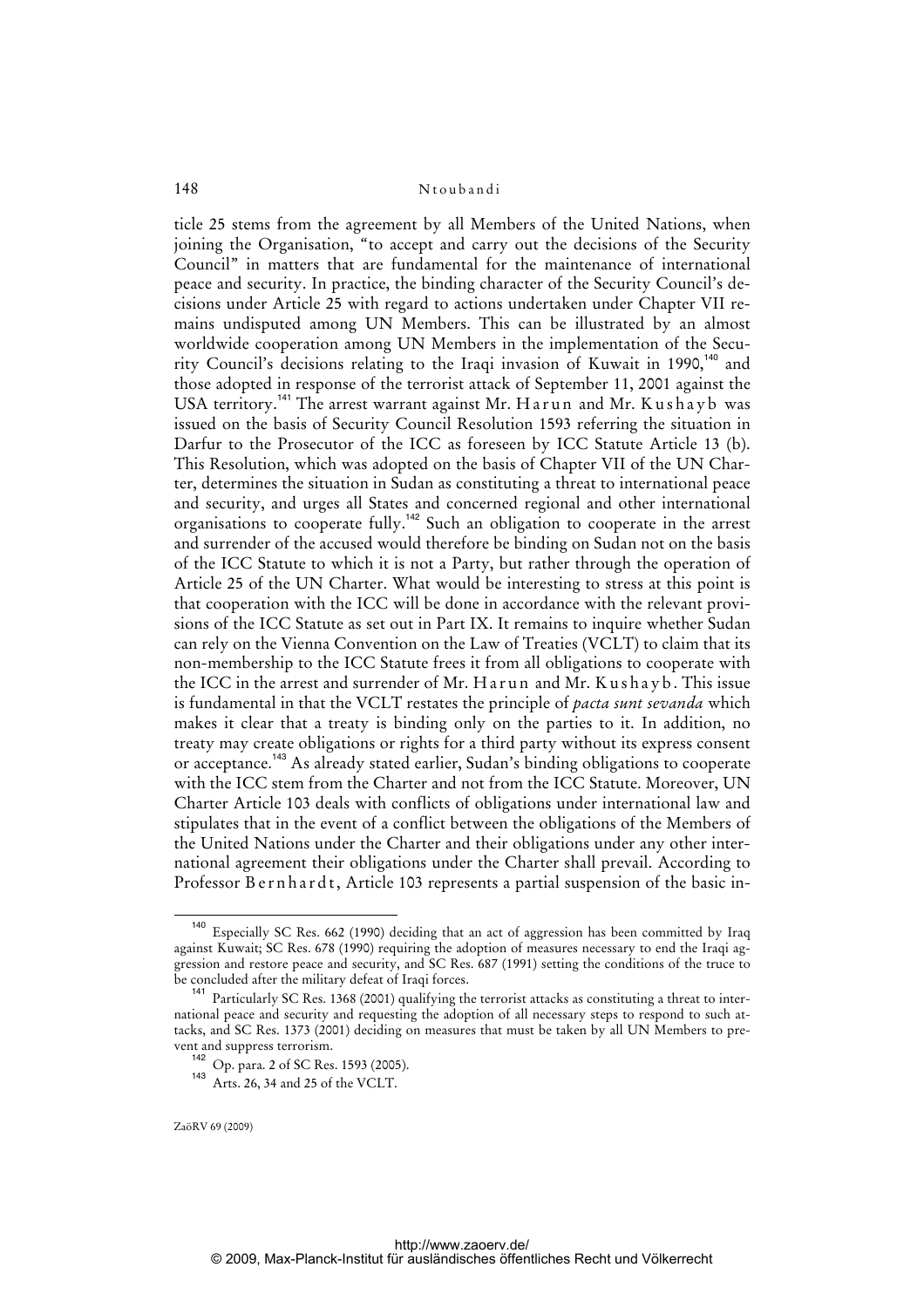ternational law maxim *pacta sunt servanda*. <sup>144</sup> This remark would imply that the UN Charter through the operation of its Articles 25 and 103, read in conjunction with Articles 26, 34 and 35 of the VCLT, may, in certain specific circumstances, impose on States obligations resulting from an agreement to which they are not Parties. This seems to be the situation in the case at hand because if Sudan were to cooperate with the ICC in the execution of the arrest warrant, such cooperation would take place on the general basis of Resolution 1593 (2005) whose op. para. 2 imposes on Sudan an obligation to cooperate fully; whereas the modalities of cooperation would take place within the legal framework of cooperation as set up by Part IX of the ICC Statute, which in principle is addressed to States Parties and third States with which the ICC has entered into an ad hoc arrangement, or any other appropriate agreement. Therefore, being a full Member of the UN, Sudan is bound to cooperate with the ICC in the arrest and surrender of the accused by virtue of the explicit responsibility it has conferred on the SC, under UN Charter Article 24, to maintain international peace and security, and by virtue of Article 25 by which it agrees to accept and carry out the decisions of the SC. In addition, the wording in which Resolution 1593 (2005) referring the case to the ICC is couched suggests a binding obligation and not a mere recommendation. Moreover, this resolution imposes on Sudan and other parties to the Darfur conflict a specific obligation to cooperate, while, at the same time, creating a general obligation to cooperate for other States and international organisations.

### **B. Customary Law**

Customary international law<sup>145</sup> may also be a source of binding obligations under international law. In this regard, Article 38 of the VCLT provides that "[n]othing in Articles 34 to 37 precludes a rule set forth in a treaty from becoming binding upon a third State as a customary rule of international law recognised as such". Certain acts falling within the definition of war crimes and crimes against humanity are absolutely prohibited; these include, acts committed in violation of the basic norms of the law of war,<sup>146</sup> torture, genocide, slavery and slave trade, systematic racial discrimination, extermination, enforced disappearance. The existence of such categories of war crimes and crimes against humanity appears to have generated a number of basic humanitarian customary obligations having a universal character.<sup>147</sup> For instance, Article 1 common to the four Geneva Conventions of 12

<sup>&</sup>lt;sup>144</sup> In B. Simma (ed.), The Charter of the United Nations: A Commentary (2002), Vol. II, 1296.

<sup>&</sup>lt;sup>145</sup> For the definition of custom see D.J. Harris, Cases and Materials on International Law,  $6<sup>th</sup>$ ed. (2004), 20-42; also M.N. S h a w, International Law,  $5^{th}$  ed. (2003), 68-88.

 $\degree$  As provided for in common Art. 3 to the Geneva Conventions of 1949.

<sup>147</sup> L. Hannikainen, Peremptory Norms (Jus Cogens) in International Law (1988), 428; also J.-M. Henckaerts/L. Doswald-Beck, Customary International Humanitarian Law: Rules (2007), Vol. I.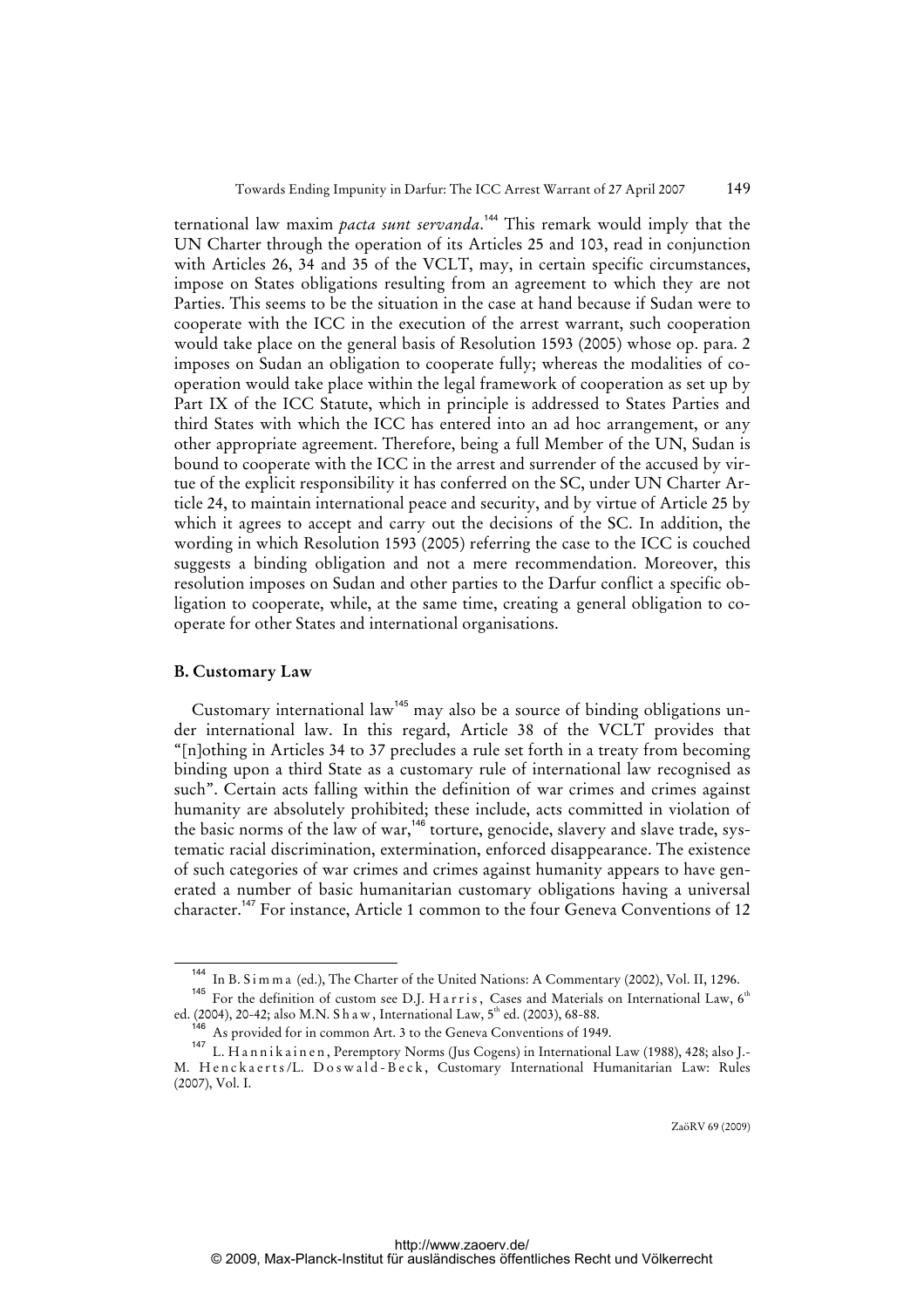August 1949 as well as Articles 1 and 89 of Additional Protocol I of 8 June 1977,<sup>148</sup> impose on States Parties an obligation to respect and to ensure respect of international humanitarian law in all circumstances. By the same token, Article 2 (2) of the Torture Convention<sup>149</sup> provides that no exceptional circumstances whatsoever, whether a state of war or a threat or war, internal political instability or any other public emergency, may be invoked as a justification of torture. Moreover, the Genocide Convention<sup>150</sup> contains a strong language which imposes an absolute obligation on States to prosecute and punish genocide offenders.<sup>151</sup> The rules contained in the foregoing instruments are thus believed to belong to the category of *ius cogens*<sup>152</sup> norms in that they existed in the form of international customary law prior to their introduction in the texts of the relevant conventions.<sup>153</sup> The consequence of such rules is that they create legal obligations binding on all States irrespective of their membership to a particular convention. In light of this analysis, cooperation by non-States Parties under ICC Statute Article 87 (5) would no longer be voluntary in character in respect of violations of *ius cogens* norms; rather it would assume the character of a peremptory customary law obligation. Similarly, cooperation between the Court and intergovernmental organisations as envisioned by paragraph 6 of Article 87 of the ICC Statute would not merely be permissive; it would become compulsory in character under customary international law. Consequently, if one were to rely on this analysis, Sudan, other parties to the Darfur crisis, as well as all States and concerned international organisations would be bound to implement the ICC arrest warrant with regard to those aspects of war crimes and crimes against humanity which are customary law crimes par excellence.

 It appears therefore from the foregoing paragraphs that, although not being Party to the ICC Statute, Sudan would be legally bound to cooperate in the execution of the ICC arrest warrant against Mr. Harun and Mr. Kushayb through the operation of Articles 25 and 103 of the UN Charter to which it is a full Member. In addition, Sudan would be under the legal obligation, pursuant to international customary law as contained in the Geneva Conventions and in Additional Protocol I, to cooperate with the ICC in the arrest and surrender of the accused for war crimes and crimes against humanity which are believed to be offences of customary law nature. Pursuant to this line of argument, the UN Charter and SC Resolution 1593 (2005) would stand as *lex generalis* for Sudan's basis of cooperation with the Court in that they only provide the general legal basis for coopera-

<sup>&</sup>lt;sup>148</sup> See (note 27).

<sup>&</sup>lt;sup>149</sup> Convention against Torture and Other Cruel, Inhuman or Degrading Treatment or Punishment, 1984 (GA Res. 39/46, UN Doc. A/39/51).

<sup>&</sup>lt;sup>150</sup> Convention on the Prevention and Punishment of the Crime of Genocide, 1948 (GA Res. 260 A (II), 78 UNTS 227, (entry into force: 12 January 1951).

Arts. 4 and 5.

<sup>152</sup> For a thorough analysis of these rules, see H a n n i k a i n e n (note 147).

<sup>153</sup> A. Schlunck Amnesty versus Accountability: Third Party Intervention dealing with Gross Human Rights Violations in Internal and International Conflicts (2000), 31.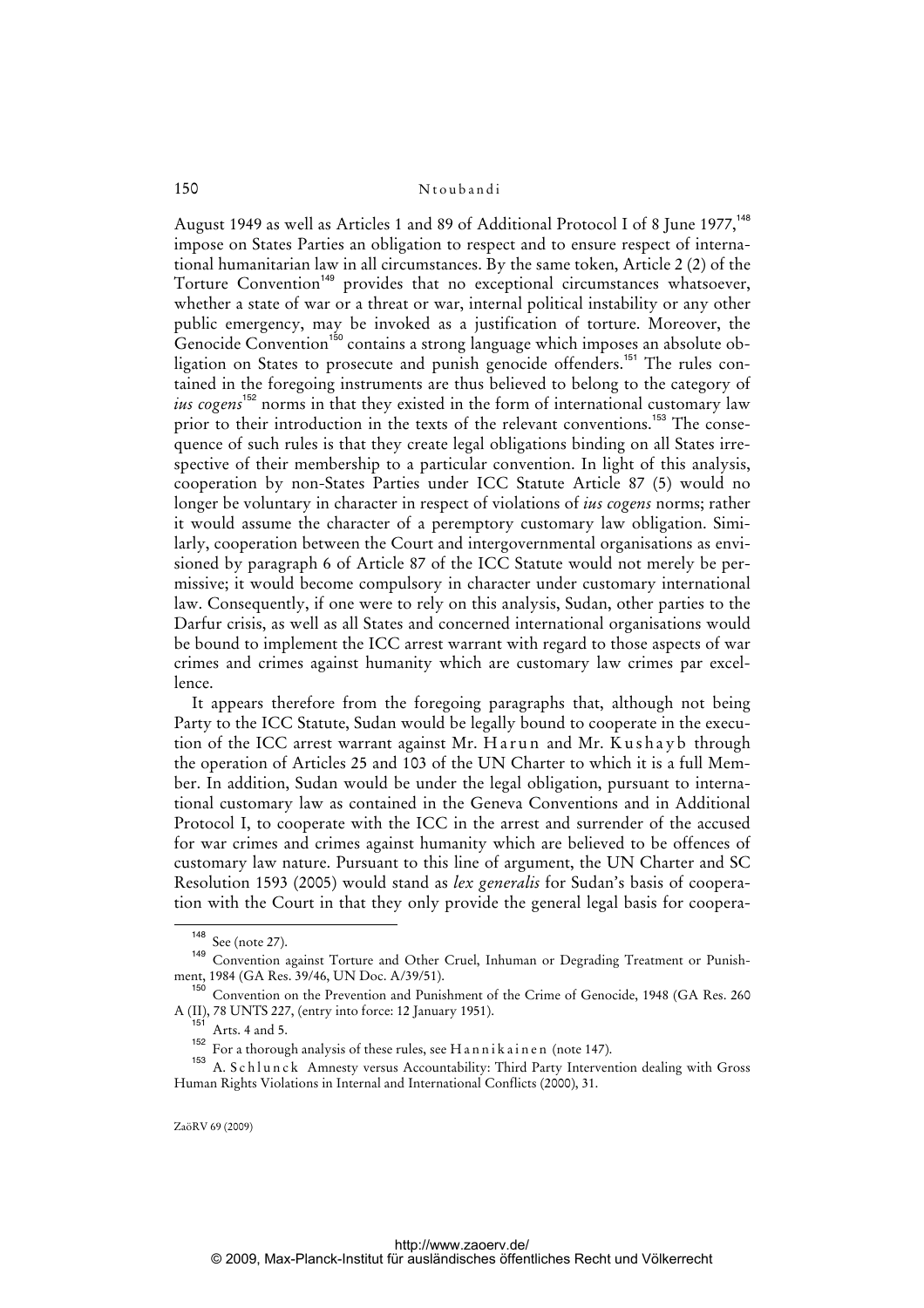tion without giving any further details; whereas the ICC Statute would constitute the *lex specialis* for cooperation with the Court in that the crimes for which cooperation is sought as well as the parameters for cooperation are clearly defined and explained in its provisions.

 Moreover, it is worth adding at this point that if the parties concerned fail to cooperate in the arrest and surrender of Mr. Harun and Mr. Kushayb, the ICC shall make a finding to that effect and inform the Security Council.<sup>154</sup> The SC will then have to decide on the appropriate measures to take on the basis of Article 41 of the UN Charter as elaborated earlier on in this text. Nevertheless, the success or failure of the arrest and surrender of the accused might have important consequences on the outcome of the Darfur civil war, and will undoubtedly have a serious impact on the ability of the ICC to execute its mandate in the future effectively.

# **IV. Implications of the Warrant of Arrest for the Darfur Crisis and for the ICC**

 The issuance by the ICC of the arrest warrant of 27 April, 2007 constitutes the first and most energetic move of the international community in holding persons responsible for the crimes committed in the context of the Darfur civil war. Depending on its outcome, this arrest warrant is expected to have deep impact on the Darfur conflict itself, and on the ICC authority.

### **1. Impact on the Darfur Civil War**

 Although an order or a judgement from the ICC cannot by itself put an end to the conflict raging in Darfur, the arrest warrant of 27 April 2007 nevertheless constitutes a strong signal to those who are fuelling, encouraging, inciting, and financing that conflict. It signifies that no one involved in the atrocities committed in connection with the Darfur war, be it in their official capacity as Head of State or Government,<sup>155</sup> member of Government or parliament, elected representative or a government official, shall be exempt from personal criminal responsibility; and

<sup>154</sup> ICC Statute, Art. 87 (7).

<sup>155</sup> On 14 July, 2008 the Prosecutor of the ICC presented a case against Hasan Ahmed A l B a s h i r, the serving Sudanese President, for genocide, crimes against humanity and war crimes, details available at <www.icc-cpi.int/press/pressreleases/406.html>; precedents relating to the prosecution of serving or former Heads of States include *United States v. Noriega*, 746F. Supp.1506 (S.D. Fla.1990), aff'd, 117 F.3d 1206 (11<sup>th</sup> Cir. 1997); *Regina v. Bartle and the Commissioner of Police for the Metropolis and Others, Ex Parte Pinochet*, 38 ILM 581 (1999); *Prosecutor v. Slobodan Milosevic*, ICTY Case No. IT-01-50-I (IT-02-54) of 8 October 2001; and *Prosecutor against Charles Ghankay Taylor*, Case No. SCSL-03-01-PT of 29 May 2007.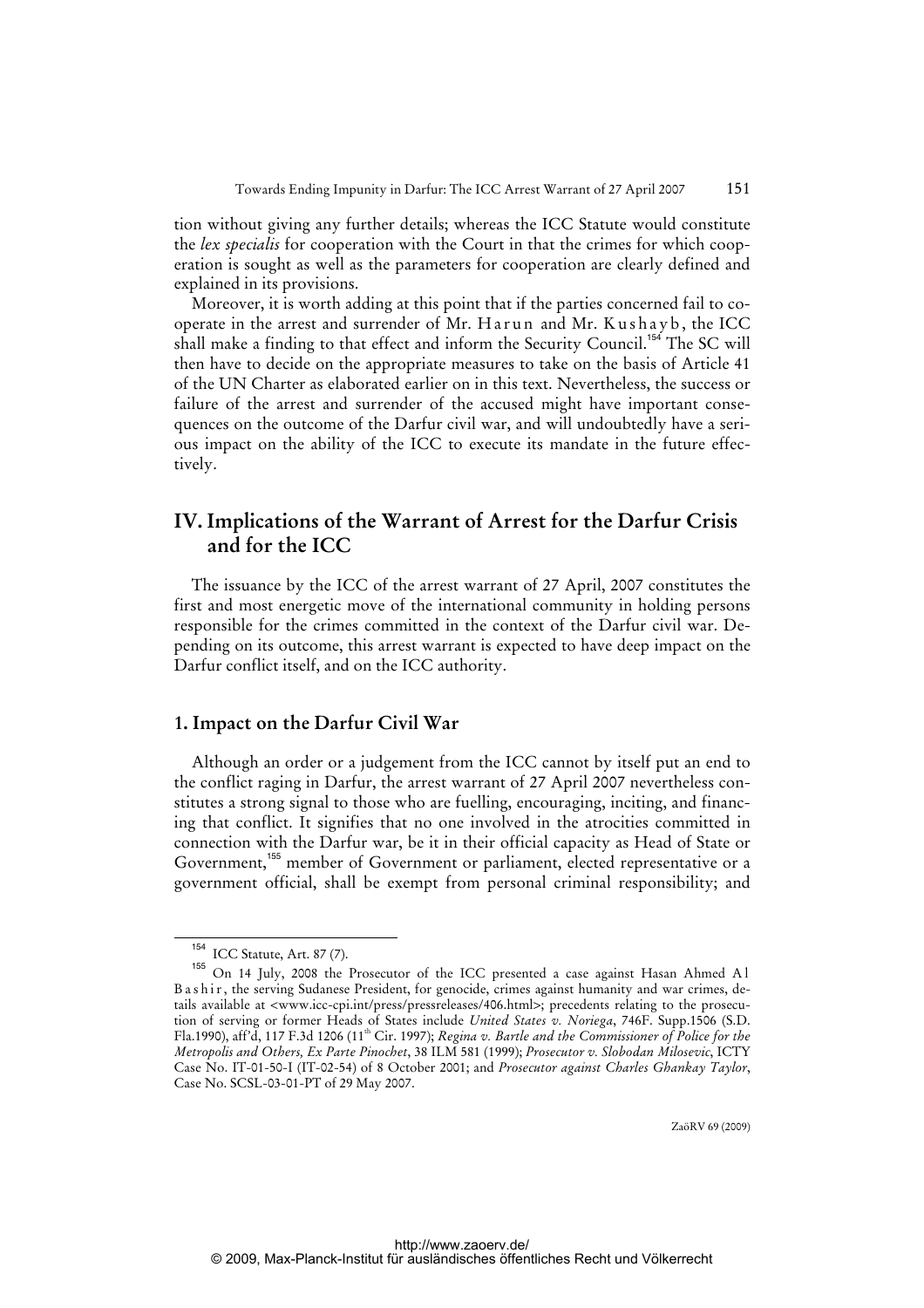that no form of immunity shall attach to their official capacity.<sup>156</sup> In this sense, the arrest warrant has a deterrent effect on the freedom of the accused, present or future, to engage in the commission of additional crimes. The prospect of facing the ICC jurisdiction in the future might contribute in curbing the scale of violence in Darfur, and might even open up the way for a peaceful solution to the ongoing conflict. However, for such an outcome to occur, the action of the ICC combined with that of the Security Council must be conducted in conjunction with national initiatives within Sudan, aiming at reconciling the different ethnic groups divided by the conflict. Such initiatives may take place within the framework of a global peace initiative that might include a truth commission endowed with the power to grant conditional amnesty to lesser offenders and to propose compensations and other rehabilitation schemes to the victims of violations.

 For the victims to the Darfur conflict, the arrest warrant constitutes the first concrete move towards satisfying their hope for justice.

## **2. Impact on the ICC Authority**

 Being a very young institution whose establishment has been surrounded by deep controversies and divisions, the ICC needs to consolidate its authority by proving that it is the most credible institution in the field of international criminal justice. For this to happen, it must be capable to establish its autonomy and independence *vis-à-vis* other international institutions such as the ICJ by developing its own line of procedures, reasoning and jurisprudence. There is no doubt that the ICJ, in certain instances, shares jurisdiction with the ICC in matters of international humanitarian law.<sup>157</sup> However, the judgment passed by the ICJ in this respect may, at some points, be in contradiction with certain basic tenets of the ICC Statute. The most blatant instance in which the ICJ has passed a judgment which contradicts the provisions of the ICC Statute is its decision in the *Arrest Warrant* case<sup>158</sup> in which it was ruled that the issue and circulation by the Belgian authorities of an arrest warrant against the incumbent Minister for Foreign Affairs of the Congo infringed the immunity from criminal jurisdiction and the inviolability enjoyed by that minister under international law.<sup>159</sup> This decision is at variance with article 27 (2) of the ICC Statute which expressly provides that:

 $^{156}$  ICC Statute Art. 27.

<sup>157</sup> In its rulings or advisory opinions in the *Corfu Channel* case (1949), the *Reservations to the Genocide Convention* case (1951), the *Nicaragua-USA* case (1984), the *Application of the Genocide Convention* (*Bosnia & Herzegovina v. Serbia & Montenegro*) (1996 and 2003), the *Case Concerning the Arrest Warrant of 11 April 2000* (2002), etc., the ICJ has addressed in detail various aspects of international humanitarian law, and of genocide, which are also within the jurisdiction of the ICC.

<sup>158</sup> *Case Concerning the Arrest Warrant of 11 April 2000* (*Democratic Republic of the Congo v. Belgium*), Judgment of 14 February 2002.

<sup>&</sup>lt;sup>3</sup> Ibid., §§ 70, 71 and 75).

ZaöRV 69 (2009)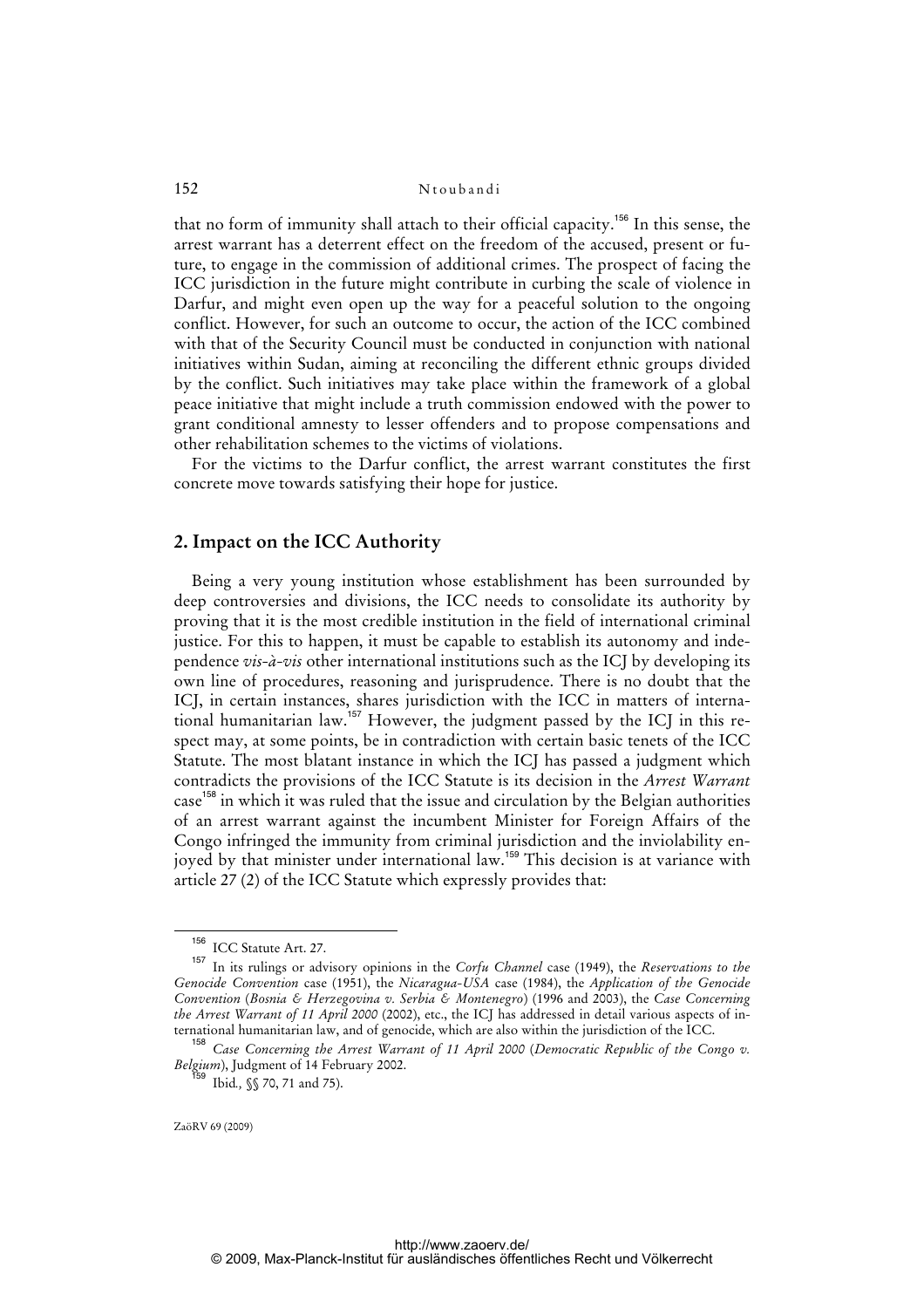Immunities or special procedural rules which may attach to the official capacity of a person, whether under national or international law, shall not bar the Court from exercising its jurisdiction over such a person.<sup>160</sup>

 Although the ICJ has clearly stated in its judgement that immunities enjoyed under international law do not represent a bar to criminal prosecution in certain circumstances,<sup>161</sup> nothing is said as to under which circumstances immunity is not a bar to prosecution. Therefore, a successful execution of the ICC arrest warrant against Mr. Harun and Mr. Kushayb may provide the Court with an opportunity to elaborate further on the extent and limits of sovereign immunity with respect to the ICC crimes. This will eventually lead the Court, if the issue of immunity is raised, to take a progressive stance on it, similar to the one adopted by the International Criminal Tribunal for the former Yugoslavia in the *Furundzija* case to the effect that individuals are personally responsible, whatever their official position, even if they are heads of State or Government ministers.<sup>162</sup> The consequence and advantage for the ICC would then be to demarcate itself from the UN Court, and to establish a solid foundation as far as the rejection of sovereign immunity for the core crimes under international law is concerned.

 In addition, the credibility of the ICC's subsequent orders may depend on the success or failure of the arrest warrant of 27 April, 2007. If the ICC fails to get this warrant executed, its authority will be easily discredited by States such as the USA, which has constantly opposed the Court as being ineffective. As a result, subsequent orders by this Court may not yield the expected effect on suspected criminals. However, the fact that States non-Parties to the ICC Statute such as the USA, Russia and China, did not make use of their veto power within the Security Council to block the referral of the Darfur situation to the ICC is an indication that in their eyes, the Court remains the most suitable and competent forum to prosecute Sudan's most wanted war criminals.

 Finally, the success of the ICC arrest warrant will signify an end to the system of ad hoc international criminal tribunals and courts that have hitherto been periodically established to deal with specific situations.

Similar wording is used in many other international criminal law instruments: e.g. Arts. 7 and 8 of the 1945 Charter of the International Military Tribunal of Nuremberg, Art. 6 of the 1946 Charter of the International Military Tribunal of the Far East, Principle III of the 1950 Nuremberg Principles, Art. 4 of the 1948 Genocide Convention, Art. 3 of the 1973 Apartheid Convention, Art. 7 (2) of the 1993 Statute of the International Criminal Tribunal for the Former Yugoslavia, and Art. 6 (2) of the 1994 Statute of the International Criminal Tribunal for Rwanda.

<sup>161</sup> *Arrest Warrant* case (note 158), § 61.

<sup>162</sup> Case no. IT-95-17/1. TC II, Judgment of 10 December 1998, § 140.